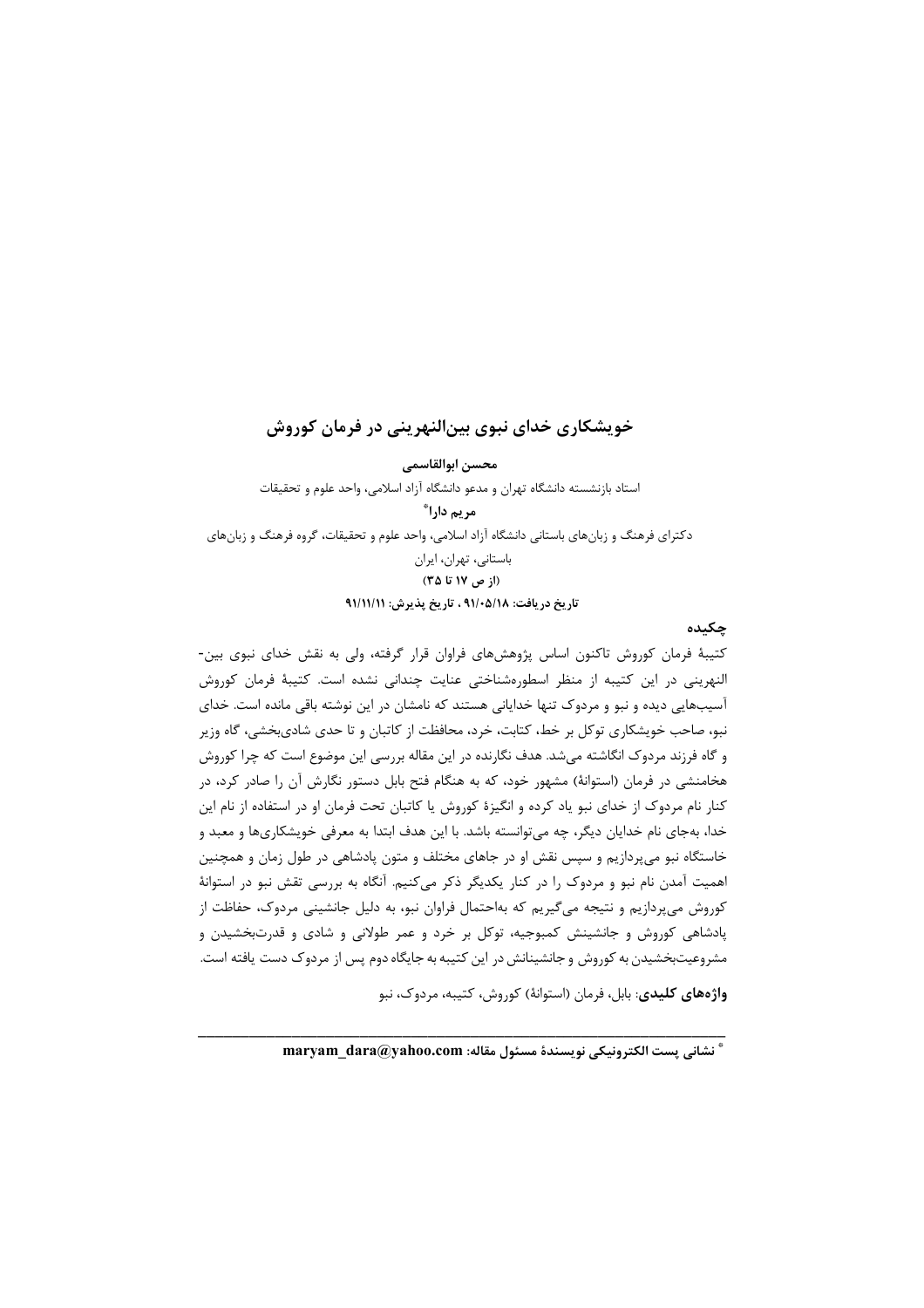#### مقدمه

آوردن نام خدایان در متونی که به فرمان شاهان دوران باستان نگاشته می شد امری متداول بوده است. آنان در کتیبهها باورها خود را به نمایش میگذاشتند و در این آثار از خدایان مورد علاقهٔ خود استمداد میطلبیدند و به آنان پیشکشهایی میدادند. احتمالاً الگو و علتی در کار بوده که شاهان از خدایان خاصی در برخی کتیبههای خود یاد می کردند و در کتیبههایی از نوع دیگر از خدایان دیگر سخن میگفتند. برای مثال شاهان در کتیبههایی که به نشان پیروزی از خود بهجا میگذاشتند از خدایان جنگ و پیروزی و خدای ملت فاتح یا خدای قدرت یاد می کردند؛ شاهان اورارتو از خدای خالدی، خدای جنگ و شاهان آشوری از آشور، خدای ملی و قدرتمند خود، در کتیبههای پیروزی ذکری به میان میآوردند. البته این روش استفاده از نام خدایان در همهٔ کتیبهها یکسان و همیشگی نبوده ولی اگر به شمار بسیاری از متون کهن توجه شود شاید بتوان در بیشتر آنان نوعی الگوی به کارگیری نام خدایان و دلیل استفاده یک شاه از تعدادی خدای خاص در یک متن و استفاده از نام دیگر خدایان در متون دیگر را ردیابی کرد. یافتن چنین الگویی در مواردی بسیار مشکل یا حتی غیر ممکن است، ولی در بسیاری از موارد می توان آن را حدس زد یا حتی اثبات کرد.

مجموعهٔ متون باقی مانده از هخامنشیان سیاست آنها را در برابر آیینهای سرزمینهای فتحشده نمایان میسازد. شاهان هخامنشی مسئولیتی در قبال مذاهب اقوام گوناگون شاهنشاهی هخامنشی نداشتند، ولی گاه به دلیل کسب وفاداری مردم اجازه میدانند آنها بر آیینهای خویش باشند و خدایان خود را پرستش کنند. همچنین به مردم اجازهٔ ساخت و مرمت معابد خود را میدادند و حتی گاه در آن معابد یا در آيينهاي مذهبي آن اقوام حاضر مي شدند. جهان بيني مذهبي نقش مهمي در سازماندهي سياست آنها ايفا ميكرد. در واقع آزادگذاشتن اقوام تحت انقياد همراه با حفظ سنتهاى پارسی بود و هر دو سیاستی واحد را دنبال میکردند و هدف حفظ امتیازها و منافع حاصل از فتح و تسلط بود (بريان، ص ٣٥٤-٣۵۵).

فرمان (استوانهٔ) کوروش، در حکم یکی از افتخارات ایرانیان، در سراسر جهان شهره است، ولي مطالعات اسطورهشناختي متن آن تاكنون كمتر انجام شده است. بررسي بیشتر متن این کتیبه اطلاعات ارزندهای در مورد کوروش، شیوهٔ ادارهٔ یادشاهی بزرگ او و حتے باورها و سیاستهایش بهدست مے دهد.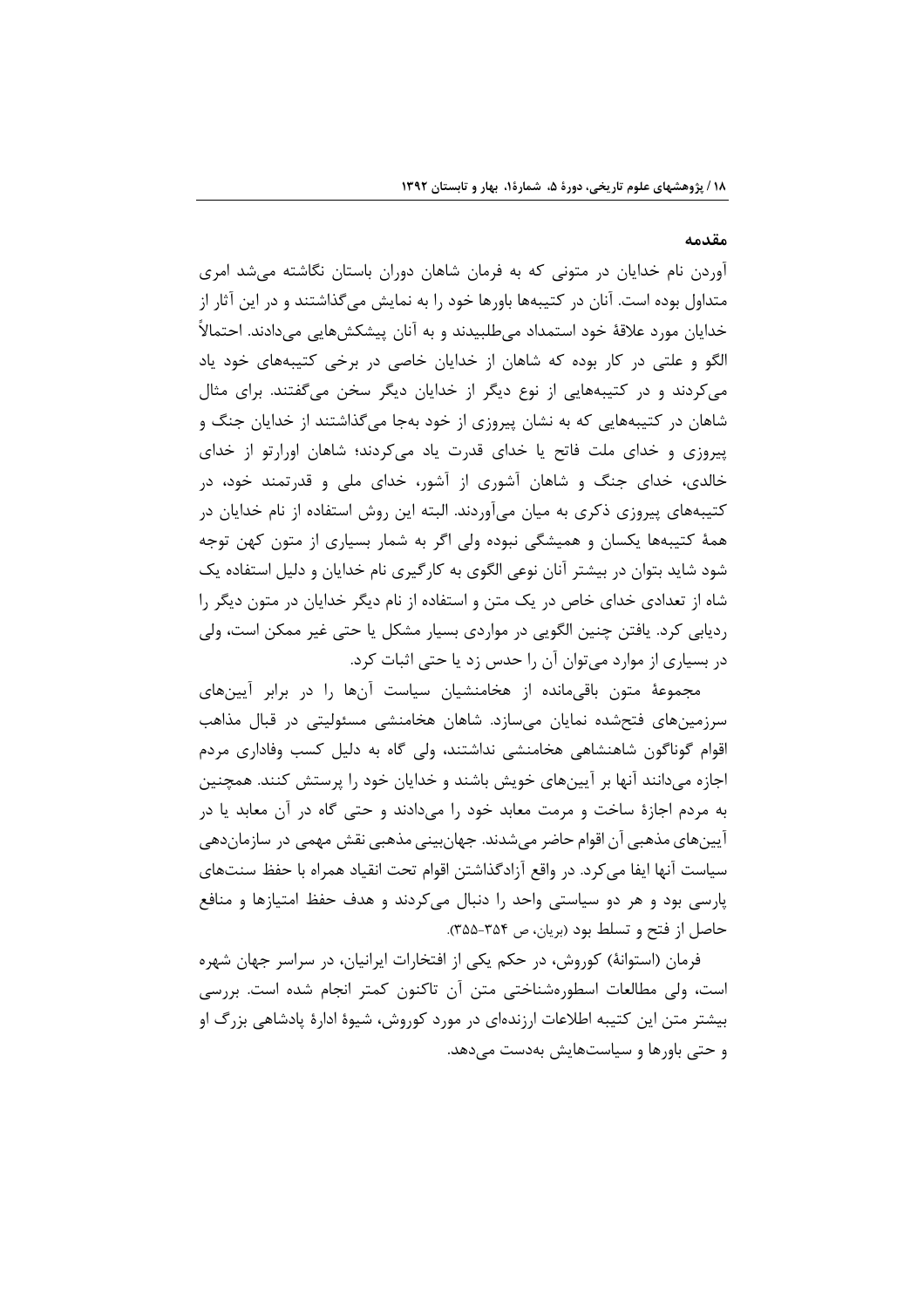کوروش به حفظ مجسمهٔ خدایان و معابد آنها امر کرد و اجازه داد در بابل، آشور، عیلام و اورشلیم هرکسی بر آیین خود بماند. وی به خدایان بیگانه نیز قربانی میداد (Dandamaev, p.194; Waters, p.95). او به بابلیان احترام گذاشت و آئینهایشان را محترم میشمرد. او را در زمینهٔ ملایمتنشاندادن با مردمانی که سرزمینشان را فتح می کرد و آیینهایشان با تیگلت پیلسر سوم، سارگون دوم، اسکندر، جولیوس سزار، آگوستوس و دیگران شبیه دانستهاند پس این تسامح کوروش امری غیرمعمول نبوده است. البته او این رویه را در همهٔ فتوحات خود در پیش نمیگرفت و همیشه روشی ملایم نداشت و ملایمت او با همگان در متون مختلف تأیید نشده است. گاهی نیز دلیل این سیاست تسامح کوروش را امید به پذیرفتهشدن نزد بابلیان یا حتی دریافت قدرت از خدایان آنها می\دانند (van der Spek, Forthcoming). البته سیاستهای او در سرزمینهای فتحشده باید در مجالی دیگر بررسی شود.

در این مقاله هدف نگارنده بررسی و پژوهش در باب این موضوع است که چرا کوروش هخامنشی در فرمان (استوانهٔ) مشهور خود، که به هنگام فتح بابل دستور نگارش آن را صادر کرد، در کنار نام مردوک، که خدای برتر بابلیان بهشمار میآمد، از خدای نبو یاد کرده و انگیزهٔ کوروش یا کاتبان او در استفاده از نام این خدا بهجای نام خدایان دیگر چه میتوانسته باشد. مبنای پژوهش این است که کوروش در این نوشته بیشتر بر آن بوده که نشان دهد بابل را بدون خشونت فتح کرده و نیز مشروعیت این کار را از خدای بر تر مردمان همان خطه دریافت کرده است.

مردوک را در مقام خدای برتر بابل و نقش او را در فرمان کوروش پیشتر موضوع پژوهش قرار دادهاند. در واقع او خدای اول این فرمان است و از آنروی که توسل به او پیشینهٔ بسیار دارد نقش او مشخص و یادکردن از او طبیعی است، ولی نقش خدای نبو و دلیل استفاده از نام او نیاز به تعمق بیشتر دارد. به دلیل افتادگیهایی در کتیبهٔ فرمان کوروش نمی توان به طور قطعی گفت فقط از نام خدایان مردوک و نبو در این کتیبه یاد شده، ولي از صفت «انليل خدايان» كه نشانهٔ قدرت و به معنى سرور خدايان يا همان مردوک است (ارفعی، ص ۴۶؛ رزمجو، ص ۶۷) در سطر ۹ صحبت به میان آمده است. گفتنی است خدای انلیل به این دلیل اهمیت دارد که فرزند ان و پدر ایشتر است ( Black and Green, p.76) ولي در آنچه باقي مانده و قابل خوانش است خود خداي انليل به شكل مجزا ياد نشده است.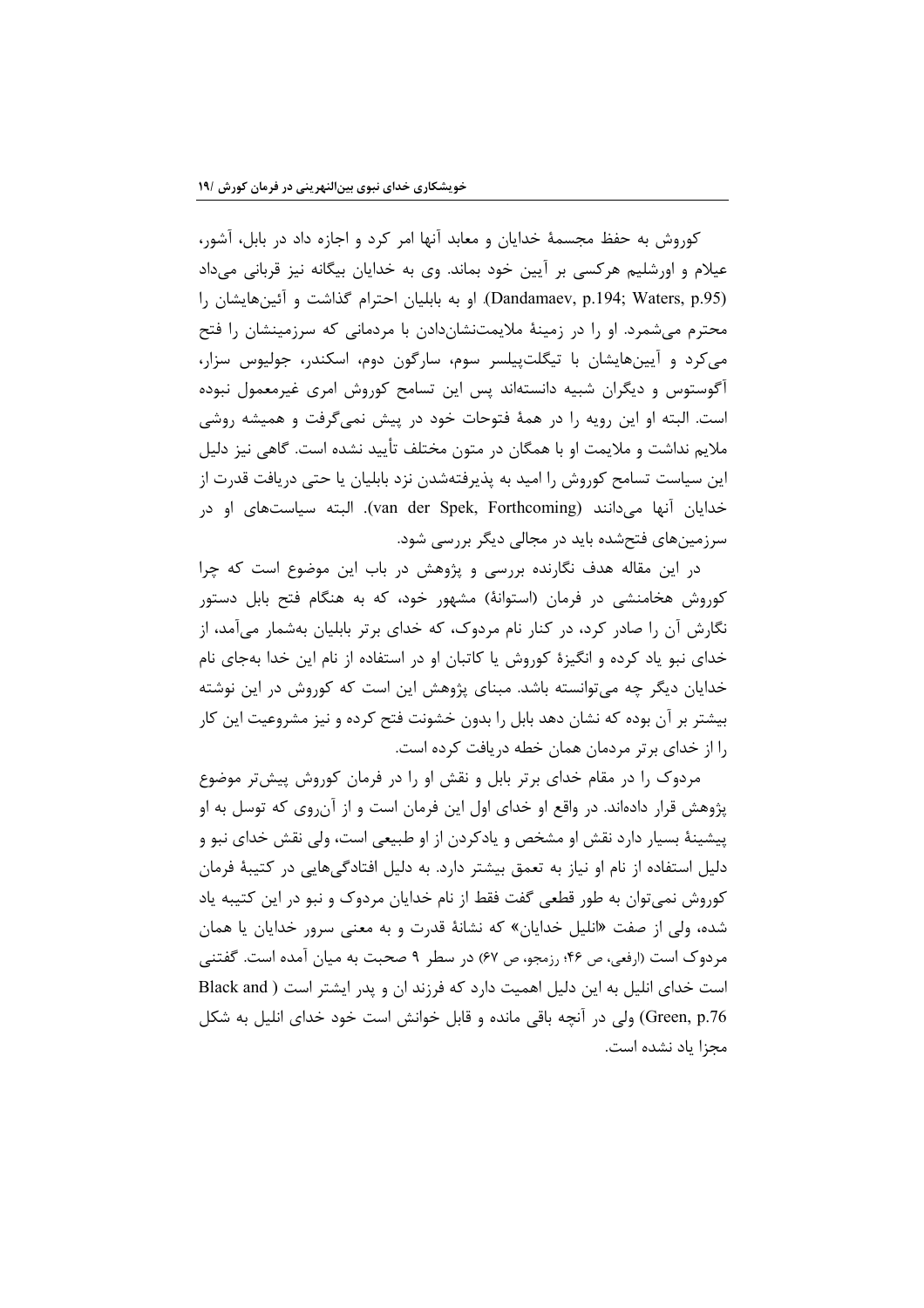در این مقاله نگارنده به معرفی خویشکاریها و متونی چند که در آنها از نبو یاد شده و چگونگی نامبردن از او میپردازد و دلایلی را میآورد که گمان میکند هدف استفادهٔ کوروش از این نام بوده است و احتمالاتی را که می توان مطرح کرد ذکر می کند.

نبو

در مذاهب بینالنهرینی خدایان بر همهٔ جوانب زندگی انسانها تأثیر میگذاشتند؛ از جمله بر حکومت و سیاست؛ یعنی خدایان در همهٔ امور دخالت داشتند. خدایان مردمان خاور نزدیک باستان در دوران تاریخی اغلب انسان گونه بودند و قدرتهای ماوراءالطبیعه داشتند، ولي قدرت همهٔ اين خدايان يكسان نبود و حتى ازدواج مي كردند و فرزند داشتند (Bienkowski and Millard, p.131). رابطهٔ خدایان در بسیاری از اسطورهها و نوشتههای ادبی و همچنین فهرست خدایان بین|لنهرین آورده شده که شامل اجداد، پدر ومادرها، فرزندان، خویشاوندان، وزیران و زیردستان آنهاست. نحوهٔ ازدواج و بچهدارشدن خدایان به سرزمینی که در آنجا پرستیده میشدند ارتباط مستقیم داشت. با این حال گاهی خدایی در سرزمینهای مختلفی پرستیده می شد که هریک رسوم خود را اجرا می کردند و در زمان مشابه چندین رسم و آئین برپا می شد ( Black and Green 1992,  $(p. 86)$ 

در این میان نبو (Nebû یا Nabû یا Nebo)، که در اکدی کهن، بابلی کهن و بابلی Brinkman, Civil and Gelb and ) نيز آمده ( Nabbû) ليز آمده ( Brinkman, Civil and Gelb and Oppenheim and Reiner, p.40) خدای خط و سرنوشتها در بینالنهرین است که Black and Green, p. 75; ) بعدها با کشاورزی و سیارهٔ مرکوری مرتبط شد Luckenbill, I, p. 295). البته در دورەهای متأخر خدایان ائا (انکی)، خدای آب تازهٔ اقیانوس۱ا (Black and Green, p. 75) ، مردوک، خدای بزرگ بابل از دوران سلسلهٔ سوم اور (Ibid, p.128)، و نينورتا، خداي جنگجو (Ibid, p. 142) نيز با خط و نوشتار ارتباط یافتند (Ibid, p.133). نبو همچنین حامی کاتبان (لیک، ص ۱۷۳) و مظهر سنتهای فرهنگی جنوب بود (همان، ص ۱۷۴) و از آنجا که نوشتار وسیلهٔ آموزش محسوب میشود شاید بتوان نبو را با آموزش نیز مرتبط دانست. بعدها نبو را همچنین خدای خرد دانستند (Luckenbill, II, p. 64) و حتی ویژگیهایی از خدای نینورتا را به خود گرفت، همسرش تشمتو (Tašmētu) است و این وصلت را از ازدواجهای مقدس در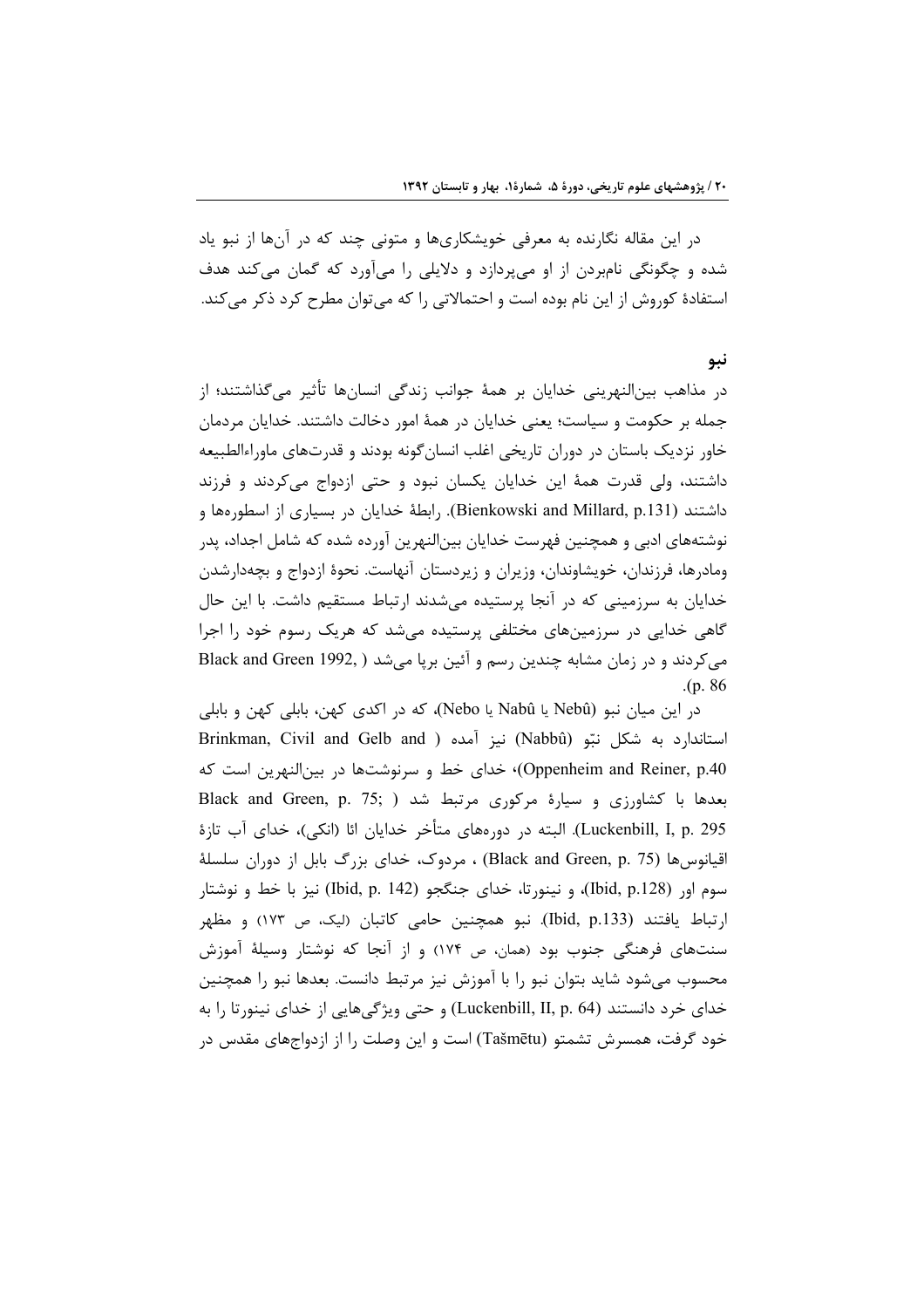بين|لنهرين مي,شناختند (Binkowski and Millard, p.206)؛ در متن آشوري موسوم به K.1354 گفتگویی میان نبو و تشمتو صورتگرفته که حاکی از سالگرد ازدواج آنهاست؛ در ماه ایر (Ayyara) این سالگرد برگزار میشد (George, p. 39). اگرچه بعدها خدای نبو را، به این دلیل که خدای خط و نوشتار بود، همسر نیسبَ (Nisaba) دانستند كه با هنر خطاطي ارتباط داشت (Black and Green, pp. 133, 143). يس او در كل حامی حرفهٔ کتابت بهشمار میآمد (وارنر، ص ۱۹۰) و یکی از مناسبتهای مرتبط با سال نو بابل را تاج گذاری و برتختنشینی خدای نبو می دانستند ( Black and Green, p.) 137). همچنین سناخریب برتختنشستن خود را مقارن با هشتمین روز ماه مبارک ادرو (Adaru) میiامد که جشن خدای نبو بود (Luckenbill, II, p. 203) و غیر از قربانی سال نو برای نبو، در کتیبههای نمرود از قربانی کردن به همین خدا یاد شده است (Idem, I, pp. 281, 283). همچنين سارگون و آشوربانييال به نبو و تشمتو هدايا و قرباني تقديم مي كردند (Idem, II, pp. 102, 415). با اين حال تاكنون هيچ متن ادبي مجزایی در ستایش رفتار و وظایف او شناخته نشده است (لیک، ص ١٧٣).

نام معبد نبو به نام ازيد (Ezida)، به معنى خانهٔ سرنوشت (Luckenbill, I, p. 231) و احتمالاً به معنی منزل فرد یاک و پرهیزگار، در شهر بورسییا (Borsippa) قرار داشت (Black and Green, p. 80, 133)؛ این شهر نیز شهر نبو (Luckenbill, I, p. 263) معنى خانهٔ پادشاهي من ناميده ميشد (George, p.38). شلمانصر (Šalmaneser) سوم نیز بر کتیبهای معروف به «کتیبهٔ دروازه» بورسییا را شهر جنگجویان خوانده است (Luckenbill, I, p. 230). بورسيپا در جنوب بابل واقع بود كه نبو از دوران بابل كهن در آن پرستیده می شد و شهرت داشت (Black and Green, p. 80, 133)، گرچه در بورسیپا معبد خدایان دیگر نیز قرار داشت که مهمترین آنها ازیدَ بود ( Binkowski and Millard, p.57). بنای ازیدَ را در حکم مهمترین ساختمان در نینوا به سمیرامیس نسبت میدادند (Ibid, p.212). هنگامی که نبو بهعنوان خدای آشور پذیرفته شد معبدی برای او در آکروپولیس کالهو (Kalhu)، مرکز سلطنتی آشور و نمرود فعلی، ساختند. آشوربانیپال دوم ازید را در ۸۷۹ ق.م نوسازی کرد (Black and Green, p. 137) و کتابخانهٔ منحصربهفردی از الواح گلی به خط میخی در آن جمعآوری کرد. محل دقیق کتابخانه در این ازید اتاقی از زیارتگاههای دوگانهٔ نبو و تشمتو بود (Ibid, p. 137). همچنین آشوربانییال معبد نبو را در آشور بازسازی کرد (Luckenbill, II, p. 413). در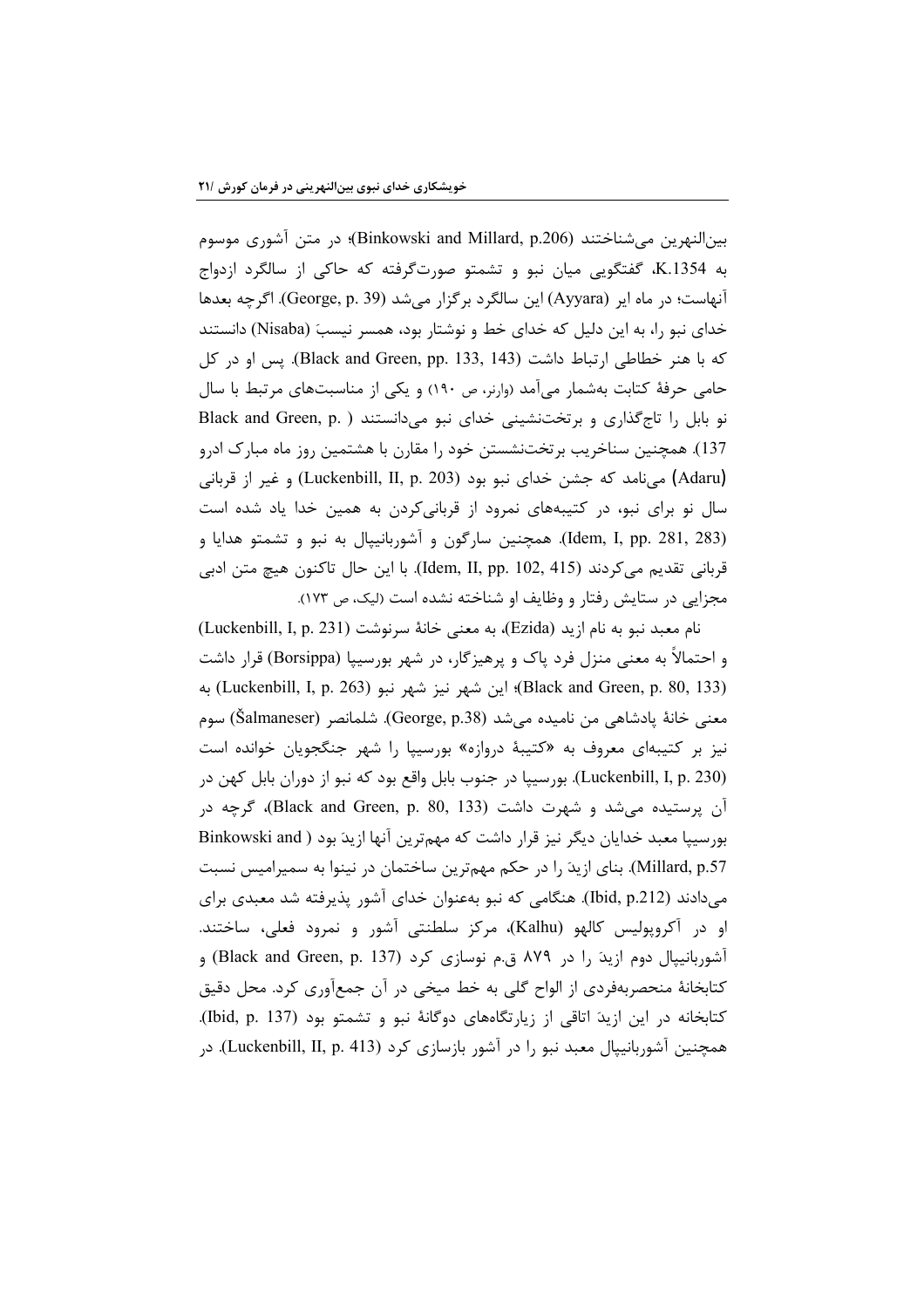خورساباد یا دورشروکین (Duršarukin) باستان معبدی متعلق به نبو در تراسی ساخته شده بود و کاخی نیز در کنارش بود که پس از سارگون دوم (ح. ۷۱۳ ق.م) ساخته شد. اين معبد ۴۵ اتاق داشت (Bienkowski and Millard, p.169).

در دنیای باستان بعضی از اقوام خدایان بینالنهرینی را به مجمع خدایان خود مي افزودند كه از آن جمله مي توان به نبو اشاره كرد (132.bid, p). اين خدا در آغاز خداي سامی غربی بود و نامش در فهرست خدایان ابلا (Ebla) آورده شده است (لیک، ص ۱۷۳) و سنت ستایش او را در اوایل هزارهٔ دوم ق.م کوچنشینان آموری (Amorites) از سوريه به بابل بردند (Binkowski and Millard, p. 206). نام پيشين خداي نبو نبيوم (na-bi-um) يا به اختصار AK يا PA بود. ريشهٔ واژه ممكن است از `nb (ناميدن، اعلام کردن) باشد. نبو تقریباً یعنی «کسی که مرا خوانده است»؛ همچنین ممکن است از , يشهٔ ne/abu (درخشان) يا از , يشهٔ كاملاً متفاوت و ناشناختهٔ سومری باشد (ليک، ص  $(1YY)$ 

نبو در ابتدای امر وزیر خدای مردوک بود و در روایات جدیدتر (پس از کاسیها) پسر او بهشمار می[مد (Black and Green, p.133)؛ یعنی مقارن با زمانی که مردوک یسر خدای ائا (انکی) شد (لیک، ص ۱۷۳). در هزارهٔ اول ق.م نبو به همراه پدرش مردوک شاه خدایان شد (George, p.38). زمانی که نبو فرزند مردوک (و سرپَنیتو) خوانده شد (رزمجو، ص ۶۷) بالطبع او را از نسل خدای ائا و از نوادگان خدای ان (An) خواندند (Black and Green, p. 87). نبو و مردوک در سرتاسر تاریخ پرستش خود حتی تا دورهٔ ایرانیها و بعد از آن روابط نزدیکی داشتند (لیک، ص ۱۷۳) و به تدریج نبو تبدیل به خدای برتر بابل در کنار مردوک شد. شلمانصر اول (سدهٔ ۱۳ ق.م) نخستین پرستشگاه را برای نبو در آشور ساخت و نبو در آشور نیز پذیرفته شد (لیک، ص ۱۷۳). اددنیراری اول (Adad-Nirari) نيز از دروازة نبو سخن گفته است (Luckenbill, I, p. 31). از زمان سارگون دوم نبو از خدایان بزرگ این قلمرو بهشمار آمد و در کتیبهها از او استمداد شد (ليک، ص ١٧٣). نبو در زمان آشور نو، مقارن با اسرحدون (ح ۶۸۰ تا ۶۶۹ ق.م) و آشوربانییال (ح ۶۶۸ تا ۶۲۷ ق.م) نیز بسیار محترم بود ( Black and Green, pp. 129, ) 134)، ولي در دوران بابل نو او را با خداي اينزوک يا اَنزَگ سومري يکي مي پنداشتند (Ibid, p.134). حتى به نظر وارنر نبو معادل أشور أشوريان است (وارنر، ص ١٩٠). البته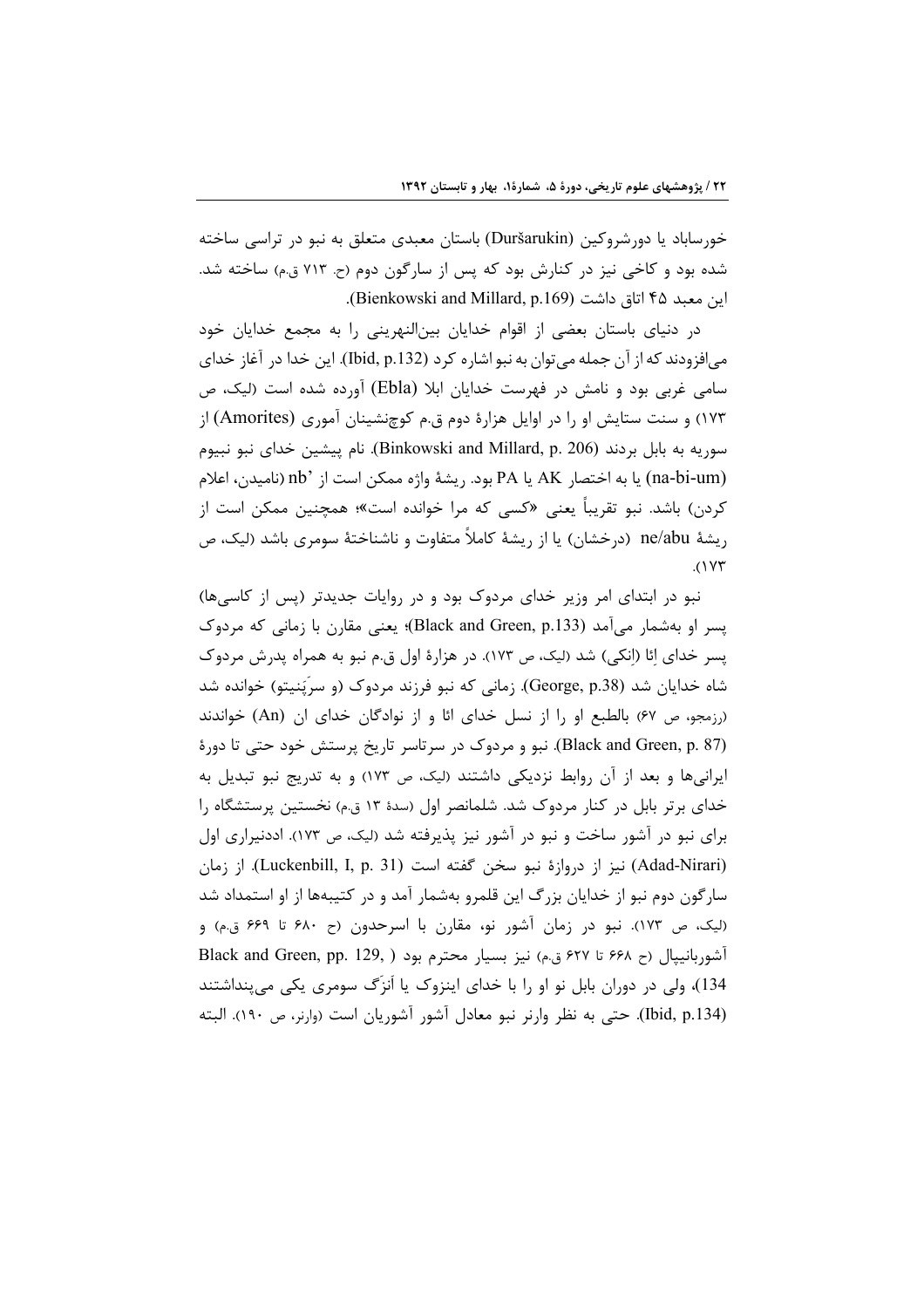نگارنده این نظر را نمیپذیرد، چون از نام نبو در کنار نام خدای آشور در کتیبههای بسیار یاد شده که در همین نوشته به آنها می پردازیم.

پرستش نبو مدتهای مدید به طول انجامید و به خارج از بینالنهرین و میان آرامیزبانهای مصر و آناتولی در قرن چهارم ق.م نیز راه یافت. در زمان آگوستوس (Agustus) نبو در مرکز و شمال سوریه و دورااورپوس ستایش می شد و این قضیه حداقل تا قرن دوم میلادی ادامه داشت و پرستش او به یونان نیز راه یافت و با نام آپولو (Apollo) در آنجا پرستش می شد (Black and Green, pp. 129, 134). سنت پرستش چنین خدایی تا زمان پارتیان حفظ شد (لیک، ص ۱۷۴). گفته می شود که او را حتی در عربستان نیز میپرستیدند (Black and Green, p. 35).

در این روند اهمیت یافتن نبو القاب بسیار دیگری نیز به او دادهاند، از جمله او را با لقب خدای حکمت می شناختند (لیک، ص ۱۷۴). اددنیراری سوم در کتیبهٔ مجسمهٔ نبو ذکر کرده است که دو مجسمهٔ نبو به افتخار او و ملکهاش به نمرود آورده شد. در این کتیبه او را سرور هنرها و محافظ آسمان نامیدهاند که همهچیز را میداند و ذهنش باز و دارای دستان قلابشده است. او رحمان و رحیم و در دسترس است و دانش از او می آید. دوستدار زندگی انسانها و مورد علاقهٔ خدای انلیل است ( .Luckenbill, I, pp 264, 268). بر استلی معروف به Bel-Harran-Bel-Usur، که از موصل به دست آمده، نبو با عنوان بخش کنندهٔ روزی و زندگی بخش نیز آورده شده است (Ibid, p. 295). سارگون در ماجرای هشتمین لشکرکشی خود نبو را از خدایانی می داند که او را هدایت کردند (Idem, II, p. 74) و سناخریب در آثار خود میگوید نبو در میان خدایانی بود که موجب شکست دشمن می شد (Ibid, p. 201) و در سالنامهٔ سناخریب و کتیبههای دیگری از او، نبو از جمله خدایانی است که بر مردم حکم می راندند و او را به شاهی رساندند (199-200 ,Did, pp. 148-149). در استل زنجیرلی و بر گلدانی از خرابههای کاخ آشورنصیرپال نبو و سایر خدایان به او کمک میکنند (Ibid, pp. 225, 278) و بر کتیبهٔ کاخ نینوا و در کتیبهٔ بازسازی معبد شاه از نبو و دیگران قدرت میگیرد ( .Ibid p. 265-267). سناخريب نبو را ثبت كنندة همهچيز مي خواند (Ibid, p. 258) و به هنگام حمله به عیلام نبو را در میان بقیهٔ خدایان خدای مورد اعتماد خود می نامد (Ibid, p. 127). آشوربانیپال نیز در کتیبهای نبو و سایر خدایان بزرگ را موجب بر تختنشینی خود و یاورش به هنگام حمله به مصر، ماناها (Did, pp. 292-293, 298)،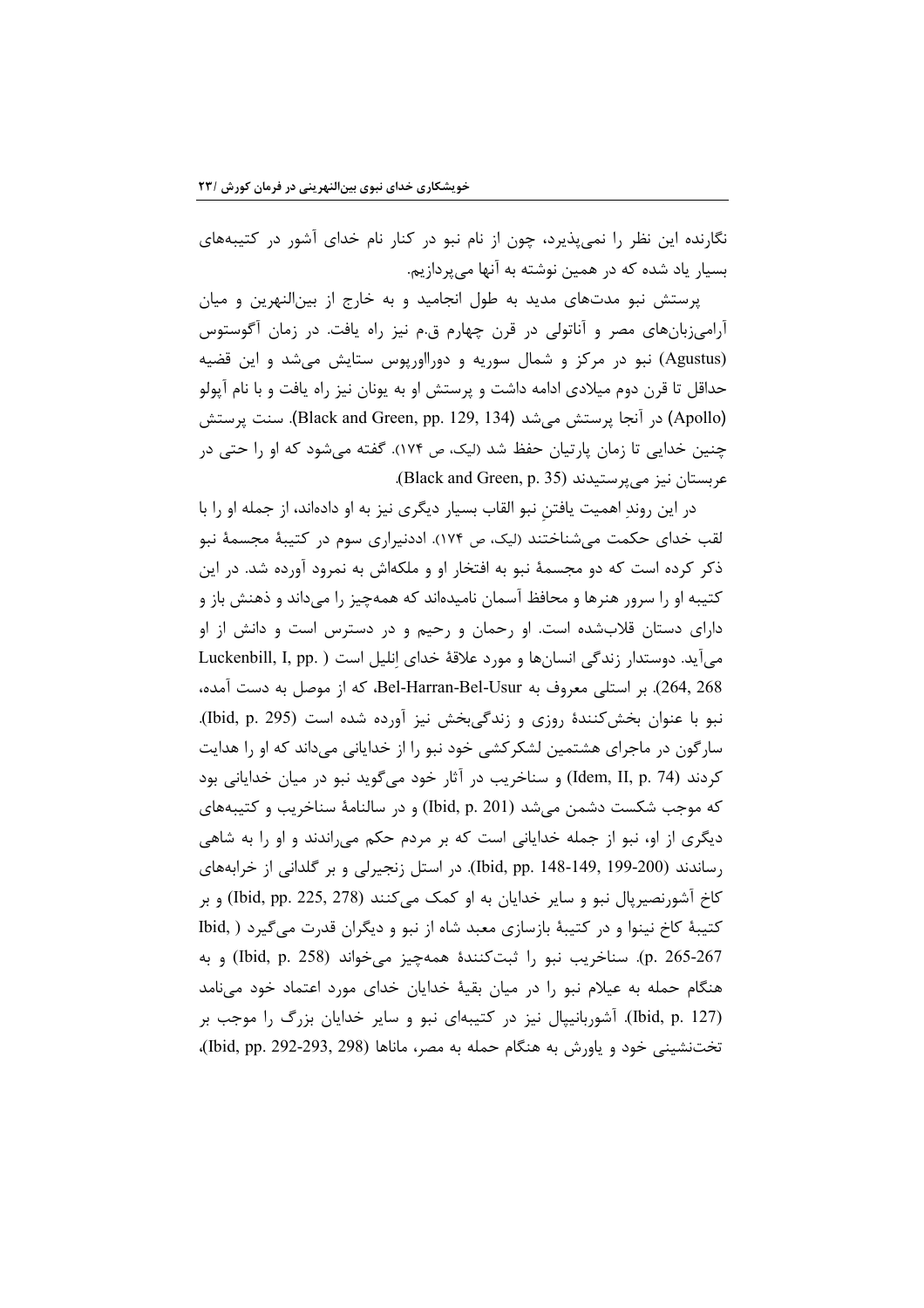عيلام (Ibid, p. 311) و اعراب (Ibid, p. 314) ميداند و به او اعتماد دارد ( .Ibid, p 315). از او در استلی با لقب «ترسنده از نبو» و از نبو بهعنوان خدایی یاد شده که سلامت تن و شادي قلب مي دهد (Ibid, p. 375). آشوربانييال به هنگام مرمت معبد نبو در نینوا از نبو درخواست لطف و پذیرش عملش و همچنین عمری طولانی دارد ( .Ibid, p 383) که در کتیبهٔ کوروش این سلامت و عمر طولانی و شادی داده شده از سوی خدای نبو به چشم میخورد. آشوربانیپال نبو را پسر عالی (ibid, p. 386) و محافظ همهچیز می خواند (Ibid, p. 412). بر کتیبهٔ تربیت آشوربانیپال، نبو به او خرد داده ( Ibid, p. ) 378) و نبو پسر پیروزمند خوانده می شود (Ibid, p. 382). آشوربانیپال در متنی موسوم به «گفتگوی میان آشوربانیپال و نبو» خود را افتاده بر پای نبو میداند تا لبهای نبو چیزهای خوب به او بگوید. او خود را به نبو میبخشد و از او پیروزی میطلبد. نبو نیز دستوراتی به او میدهد و به او زندگانی طولانی میبخشد و به شاه میگوید که نترسد و درنهایت به او لطف مے کند (407-406 Jbid, p. 40). دربارۂ نبو باید افزود که شاهان در پیشگوییها به او و مردوک بسیار وابسته بودند. آشوربانیپال نیز با نبو مشورت می کرده و نبو به او میگفته است بیم به دل راه ندهد چون عمری دراز به او اعطا کرده است (بهزادی، ۵۳۸). همچنین در کتیبهٔ سارگون دوم در تنگی ور از نبو با لقب جانشین فرمانروا یاد شده (زارعی، ص ١۴-١۵) و این مورد از مهمترین ذکرها دربارهٔ نبوست که با بحث ما نيز مربوط مي شود.

از طرفی شاهانی همچون سارگون حتی دشمنان خود را خطاکاران و پیمانشکنان به خدایانی چون نبو میدانستند (Luckenbil, II, pp. 92-93). در نفریننامههای کتیبههای برجایمانده از شاهان نیز از نبو یاد شده است؛ مثلاً در نفرینiامهٔ استوانهٔ بازسازی یکی از نمازخانههای ائنّا (Eanna) سناخریب میگوید هرکه این کتیبه را نابود کند نبو بر او خشم گیرد و نام او و نسلش را نابود کند (Ibid, p. 283). آشوربانیپال نبو و خدایان بزرگ را عذابدهنده به دشمنانش مینامد (Ibid, p. 318) و هر که کتیبهٔ يادبود او را نابود كند نبو و خدايان بر او قضاوت كنند (323 .Ibid, p) و بر نفرينiامهٔ استلش نوشته است که هر که کتیبه و تصویر او را از میان ببرد یا استل را جابهجا کند نبو و خدایان قدرتمند بر او خشم گیرند، شاهیش را براندازند و آن را تیره کنند و نام و نسلش را بركنند و به او رحم نكنند (Ibid, p. 376). در نفريننامهٔ استوانهٔ آشوربانييال هر كه كتيبه را خراب كند نبو با او نباشد (Ibid, p. 410).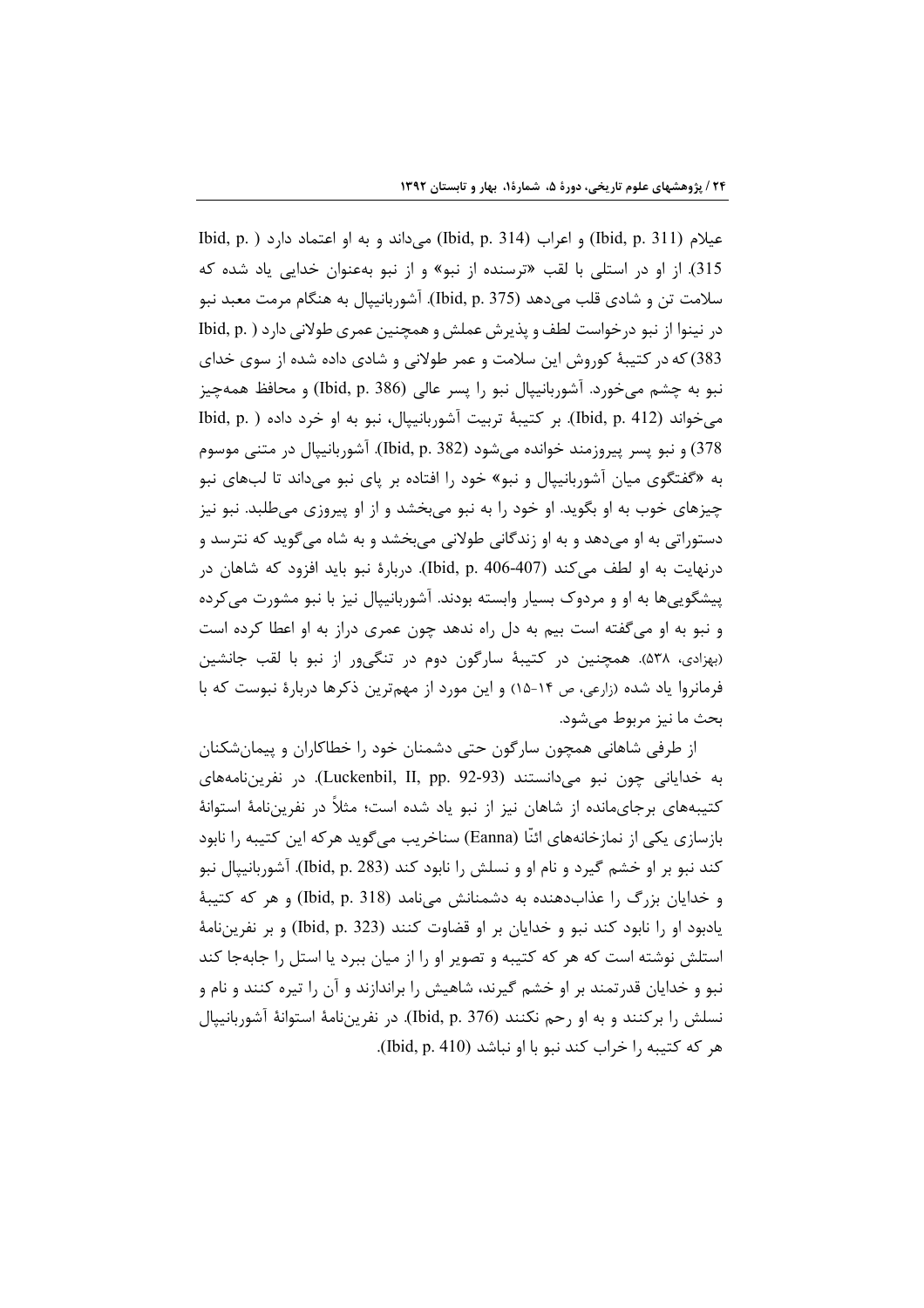ارتباط نبو و مردوک

به نظر واندراسپک خدای آشور در آشور برتری داشته ولی بهمرور مردوک و نبو حتی در آشور نیز بیشتر یاد شدهاند و به مقامات بالاتر رسیدهاند (van der Spek, forthcoming). از این رو بهتر است کمی بیشتر به مسئلهٔ همراهی مردوک و نبو بپردازیم: سارگون در سالنامهٔ خود بر دیوار کاخ خورساباد در سال دوازدهم سلطنتش می گوید به کمک آشور، نبو و مردوک (به ترتیب ذکرشدن نام) از فرات گذشته است (Luckenbil, II, p. 17). همچنین می گوید که برای ساخت دورشاروکین (خورساباد) اسرایی را به کار گرفت که آشور و نبو و مردوک (به ترتیب ذکرشدن نام) به او بخشیدهاند ( ,Did, pp. 24, 37, 50 54) و در کتیبههای تالارهای ۸ و ۱۰ و ۱۴ کاخ خورساباد و بر متن استوانهٔ او از همین کاخ و بر استل لارناکا (قبرس) میگوید همین سه خدا به او اعتماد کردند و او را يادشاهي دادند (Ibid, pp. 25, 60, 101). او اين سه را قدر تمند مي خواند (Ibid, p. 32) که او را مسلح ساختند تا دشمنان را نابود گرداند (Ibid, p. 41) و (در کتیبهٔ راهروی دروازههای خورساباد) او را در جریان پیش روی بهسوی قبرس و مصر یاری کردند ( .Ibid pp. 48, 50). همچنین او خود را ستایندهٔ نبو و مردوک (به ترتیب ذکرشدن نام) خوانده است (Ibid, pp. 83, 93). ساركون در كتيبة قويونجيق (Koyunjik) خود را نايبالسلطنه و والي نبو و مردوک (به ترتيب ذکرشدن نام) مي خواند و مي گويد که هم معبدي براي این دو میسازد و هم معبدشان را بازسازی میکند (Ibid, p. 113). سناخریب نیز از این دو خدا میهراسد (Ibid, pp. 207, 213) و در سنگ یادبودش و قطعاتی از منشور خود آن دو را میپرستد (255 .242 .Did, pp و خود را برگزیدهٔ آشور و نبو و مردوک میخواند (Ibid, p. 226). شواهدی در دست است مبنی بر اینکه در جریان لشکر کشی های آشوربانیپال، لشکرکشی ششم، ستون چهارم، بل و نبو و سایر خدایان جنگجویان او را آماده و راهی ساختند (Ibid, p. 329). در هشتمین لشکرکشی، آشور، بل و نبو (به ترتيب) به ياري او آمدند (336 ,158 .Jbid, pp) و در نهمين لشكركشي، ستون هفتم و قطعهای از کتیبهٔ دیگر نیز بل و نبو و سایر خدایان به او کمک کردند ( ,Ibid, pp. 338 347). بل و نبو دعاهای او را برای شاه عیلام برآورده می کنند و بدین دلیل خدمتگزاران عیلامی بر علیه شاه عیلام میشورند (Ibid, p. 358). او بل و نبو را مؤثر در پیروزیاش میداند (Ibid, p. 402) و بر کتیبهٔ استوانهٔ بازسازی نینوا میگوید که نبو و مردوک او را به شاهی رساندند (Ibid, p. 410). همچنین در نفرین،نامهٔ کتیبهای گفته شده است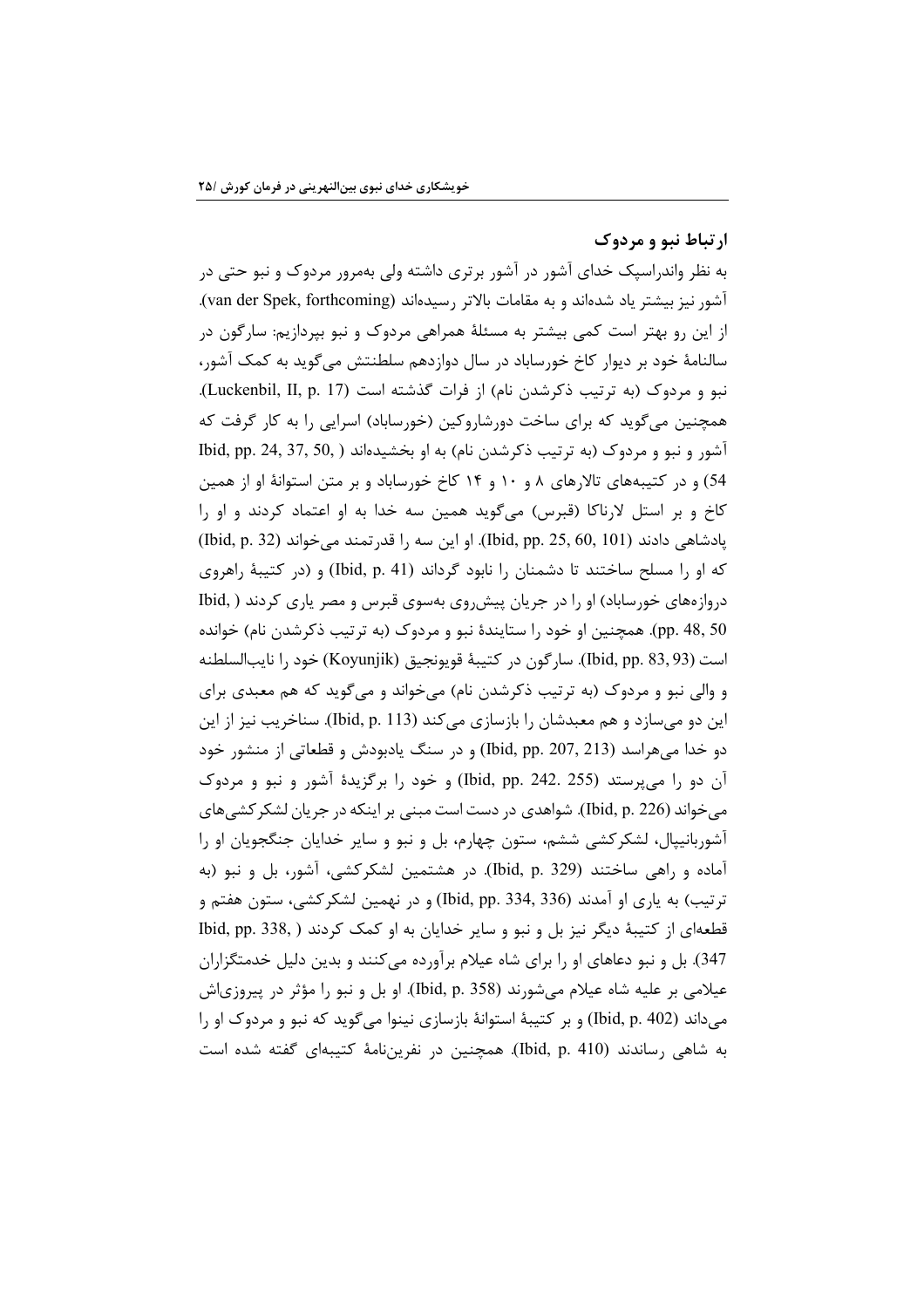هرکه نبو و مردوک را دوست بدارد از این لوح نگاهداری کند (Ibid, p. 421). نبوبل شوماته (Nabu-bēl-šumāte)، از زیردستان آشوربانیپال، در نامهای به او از خدایان آشور، نبو و مردوک برای شاه شادی و سلامت جسمانی و عمر طولانی میطلبند. در پشت متن نیز (سطر ١١) نیز می گوید: «نبو و مردوک (دشمنان شما) را ببندند و (زیریا)پتان بیاندازند در حالی که میگویند باشد که او بر همهٔ (سرزمین)ها حکمرانی کند باشد که او شاهزادهای از زیردستانش را برای فرمانر[وایی عیـ]لام برگزیند و دیگری را بر سرزمین دریا بگمارد. [بل] (bēl) و نـ[بو] از سوی تو عیلام را نابود کردند.» (Mattila, p.29) و همچنین در کتیبهٔ نقشبرجستهٔ اشکفت گلگل آورده شده است که نبو و مردوک درک عمیق اعطا میکنند و میتوانند شاهی ارزانی کنند ( Grayson and Levin, p.29). این بهشاهی رسیدن به یاری مردوک و نبو موردی است که در این پژوهش بیشتر از بقیهٔ خویشکاریهای این دو خدا، در کنار یکدیگر، به کار ما خواهد آمد. حتی گفته شده است که تصویری از نبو را به شکار میبردند یعنی در واقع نبو همچون شاه یا اعضای خاندان سلطنتی محسوب می شده است (Oppenheim, P.193).

سارگون دست مردوک و نبو را میگیرد و جشن سال نو را برپا میکند (Luckenbil, II, p. 19) و در گاهنگاری نبونئید، آخرین پادشاه بابل نو، آورده شده است که در روز چهارم ماه نیسان (هفتم فروردینِماه کنونی) سال ۵۳۸ ق.م کمبوجیه، پسر کوروش، به معبد نبو در بابل آمد و پریستار مراسم اجرا کرد و تندیس خدای نبو برگرفته و خدای نبو به اسگیل (Esagil) بازگردانده شد و از قربانی برای دو خدا یاد می شود که به گفتهٔ ارفعی یکی مردوک و دیگری نبو، فرزند مردوک، است (ارفعی، ص ۱۵-۱۶). جشنهای سال نو بینالنهرین مخصوص مردوک بود و نمادی از حماسهٔ آفرینش بابلی به شمار میآمد (Bienkowski and Millard, p. 211). در روز پنجم جشنهای سال نو جادوگری وارد میشد و زیارتگاه خدای نبو را در مجموعهٔ اسگیل پاک میکرد که به شکل قربانی کردن گوسفند و تطهیر مکان مقدس با لاشهٔ حیوان برای خدای نبو بود (Black and Green, p.153). در ششمین روز از جشنهای اکیتو (ارفعي، ص۶۶) مجسمهٔ نبو از بورسيپا به بابل آورده ميشد ( Black and Green, pp.112, 153). در مسیر دو پیکر بر سر راه نبو می نهادند که با دست به سوی او اشاره می کردند و آن دو را هنگام نزدیک شدن نبو گردن می;دند و در آتش می|نداختند که احتمالاً نشانهٔ نابودی نیروهای شری بوده که نبو بر آنها پیروز میشده است (ارفعی، ص ۶۶) تا به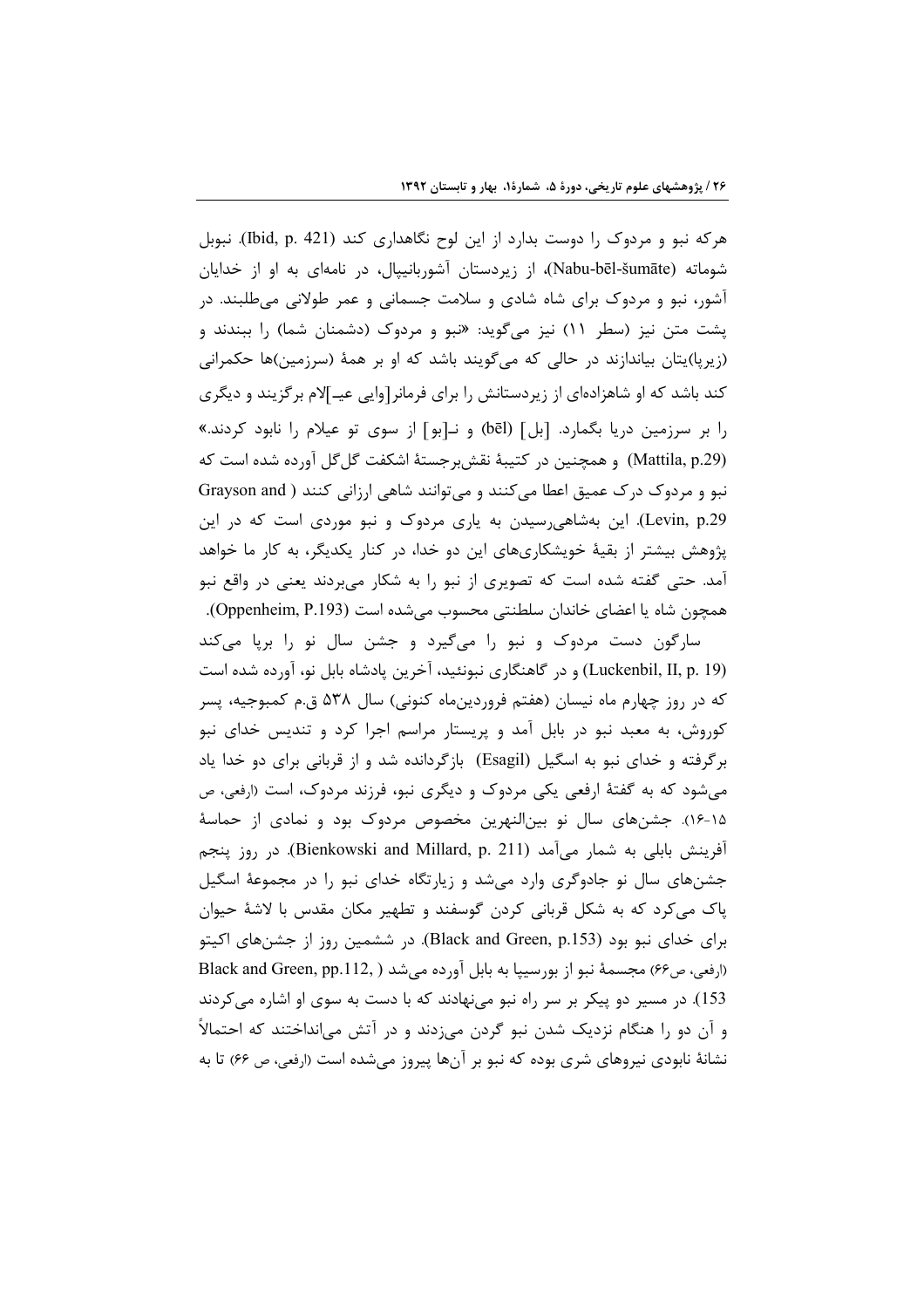دیدار مردوک، پدرش، نایل آید. در یکی از متون آئینی نبو برای امنیت و حفاظت از پدرش که در بند است از بورسیپا می آید (Hooke, p.110).

در ادامهٔ شرح ویژگیهای نبو باید افزود که از جمله مسائلی که نشانهٔ اهمیت خدایی خاص نزد اقوام بینالنهرینی است می توان به استفاده از نام آن خدا در اسامی خاص، بهویژه اسامی شاهان، اشاره کرد؛ شاه نبویلسر (Nabupolassar) یعنی «نبو از خورشيد محافظت ميكند» (Beinkowski and Millard, p.206)، نبوكدنزر (Nebuchadnezzar) یعنی «نبو از وارث نگهداری میکند» (Ibid, p.208) و نبونئید یعنی «ستایشگر نبو» (ارفعی، ص ١٢) و موارد دیگر از این قبیل نشانههایی از اهمیت خدای نبو و نقش او نزد جوامع باستانی است. به نظر ارفعی اگر تلاش نبونئید برای برتریبخشیدن به خدای سین، خدای ماه، نسبت به مردوک نبود شاید نبو به دلیل شهرت و محبوبيت يافتن تدريجي خداي سرزمين بابل مي شد (ارفعي، ص ٧٨).

نماد نبو خطی راست به شکل قلم بود که به صورت افقی و خوابیده یا عمودی و ایستاده یا گاه بر روی لوح گلی نمایش داده میشد. نبو یا نماد او بر پشت مار ـ اژدها، که حیوان نمادین اوست، نیز تصویر شده است. البته چشمان او را گاه بهصورت محوشده ترسيم مي كردند (Black and Green, p. 134). قلم نبو در هنر بابل قديم تا بابل نو از علائم مقدس بهشمار میآمد و آن را به خدایان دیگری نیز نسبت دادند مانند ائا و شاید حتی ادد، خدای طوفان. در آشور میانه این نماد نهتنها در کنار نبو بلکه خود نمادی مستقل بود. در مهرهای بابل نو این قلم به طور مجزا یا در دست نبو بر پشت مارـ اژدها نشان داده شده است (185 .bid, p.). در استلهای آشوری نام یا نمادهای شمش، خدای خورشید (Black and Green, pp. 182-184)، سین، خدای ماه (Ibid, p. 135)، ایشتر، خدای جنگ و عشق (Bienkowski and Millard, p.156) و دیگر خدایان اصلی و بزرگ آشوریان دیده می شود. استل تیگلتپیلسر (Tiglath-pileser) سوم (ح ۷۴۴ تا ۷۲۷ ق.م) در داخل مرزهای کنونی ایران یافت شده که همزمان با پیروزیهای مقارن با ۷۳۷ ق.م آشوریان نگاشته شده است (Levin, p.1). از شیوهٔ بهدستآمدن آن مدرکی در دست نیست، ولی گویا در کردستان یافت شده است (Ibid, p.11). هفت نماد خدایی در دو رديف روبهروي شاه بر استل نقش شده و قلم نبو در رديف بالا سمت چپ قرار گرفته است. به دلیل آسیبدیدگی بسیار، متن کتیبهٔ آن نیز به طور کامل موجود نیست، ولی در بخش قابل قرائت متن از نبو یادی نشده و از برخی خدایان نیز مانند نرگال، خدای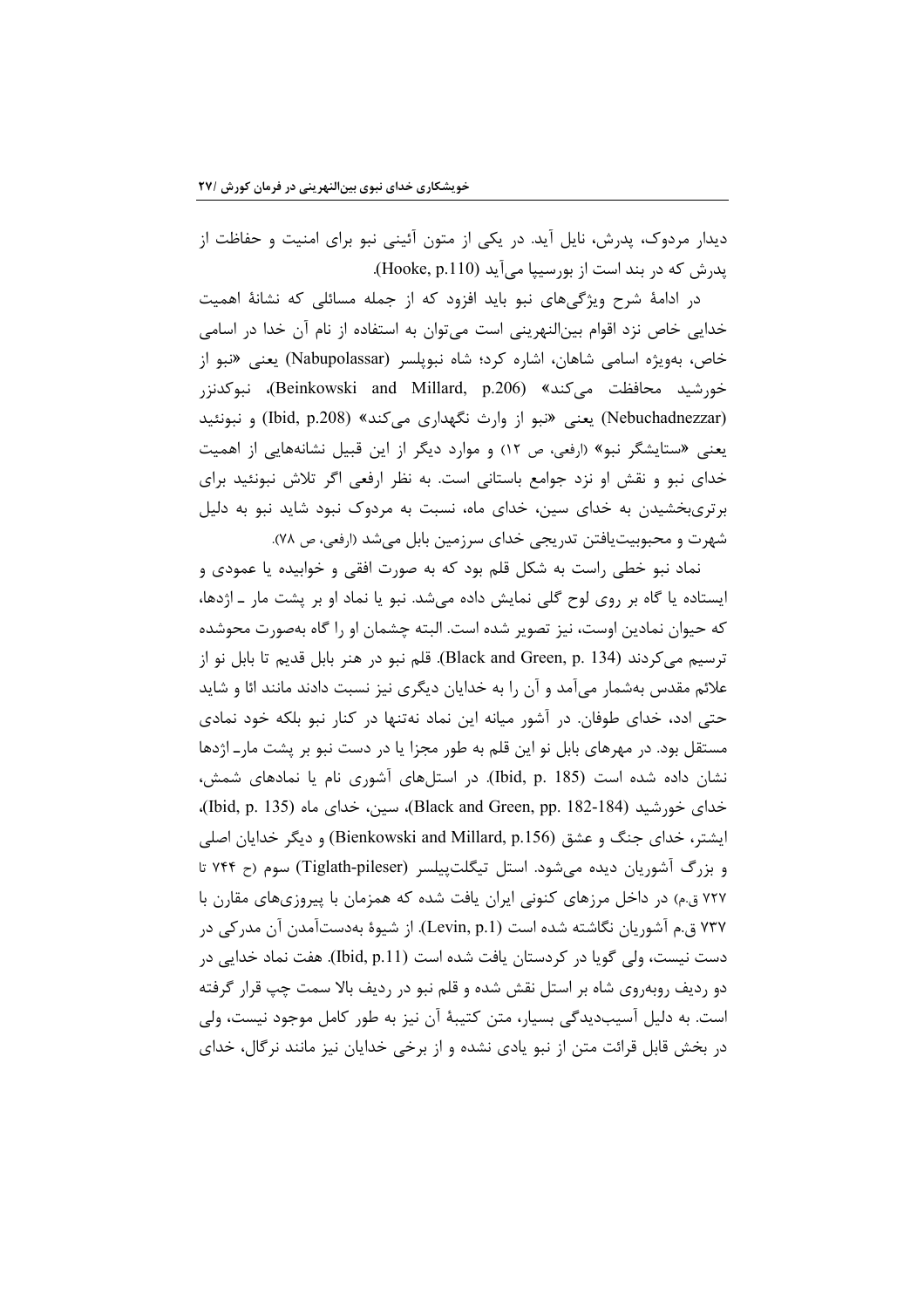جهان زيرين (Black and Green, pp. 58, 136)، در كتيبه نام برده شده ولي نقش وي در نقوش نشان داده نشده است (Ibid, p.12). قطعهٔ استل دیگری نیز از کردستان به دست آمده و هرّرو بر این نظر است که تکهٔ دیگر همین استل تیگلتیپلسر سوم است كه در متن آن نيز يادي از نبو به ميان نيامده است (Herrero, pp 106-109).

اینها همه نشانههایی از اهمیت نبو بهطور مجزا یا در کنار بزرگترین خدای سرزمین، مردوک، بود. اکنون که ویژگیهای نبو بررسی شد، به نقش او در فرمان کوروش می پردازیم.

## نبو در فرمان کوروش

کوروش در ۲۹ اکتبر ۵۳۹ ق.م وارد بابل شد (Waters, p.93). فرمان کوروش را کاتبان بابلی به دستور او، احتمالاً در سال ۵۳۸ ق.م، نگاشتند و سپس آن را درون دیواری در نزدیکی اسگیل (Esagila) (معبد اصلی خدای مردوک و همچنین خدای نبو) دفن کردند (رزمجو، ص ۱۵، ۶۹). کتیبه را هرمزد رسام در سال ۱۸۷۹ یافت، و در سال ۱۸۸۰ به موزهٔ بریتانیا انتقال داده شد (van der Spek, forthcoming). ولی مشخص نیست که این استوانه دقیقاً در چه فاصلهای از معبد مدفون بوده و به نظر میرسد در پی دیوار بزرگی در نزدیکی عَمران قرار داشته است (رزمجو، ص ۲۷). استوانه از نظر ظاهر و محتوا بر اساس سنت گلنوشتههای شاهی استوانهشکل بابل ساخته شده بود (همان، ص ۴۷). حدود یک سوم نوشتههای فرمان کوروش از میان رفته است و بخش اصلی را قطعهٔ الف میخوانند و بخش کوچکی که بعداً مشخص شد از آن همین کتیبه است قطعهٔ ب نام دارد (همان، ص ۵۰). بهعلاوه دو قطعه از گلنوشتهای، که از آن این استوانه نیست، در موزهٔ بریتانیا نگهداری می شد که بر روی آن بخشهایی از متن همین کتیبه (ابتدا و پایان متن) شناسایی شد (همان، ص ۵۹-۶۰) و بدینترتیب ما را در درک مطالب این فرمان پاری کرد. ولی به دلیل افتادگیها هنوز نمیتوان متن کامل و دقیق را در اختیار داشت. کتیبهٔ استوانه به اختصار شرح می دهد که چگونه مردم بابل از فرمانروای خود ناراضی بودند و کوروش با روشی صلحآمیز و بدون خشونت شهر را فتح کرد (همان، ص ۱۵، ۷۱). البته احتمالاً مردم آن سرزمین از این فتح بیگانگان بیمناک و نگران بودند، ولی کوروش آرامش را برقرار کرد و به باورهای آنان احترام گذاشت (همان، ص ۷۱). مردم بابل نیز به این دلیل که نبونئید پایتخت را رها کرده و به پسر خود واگذارده بود و حتی در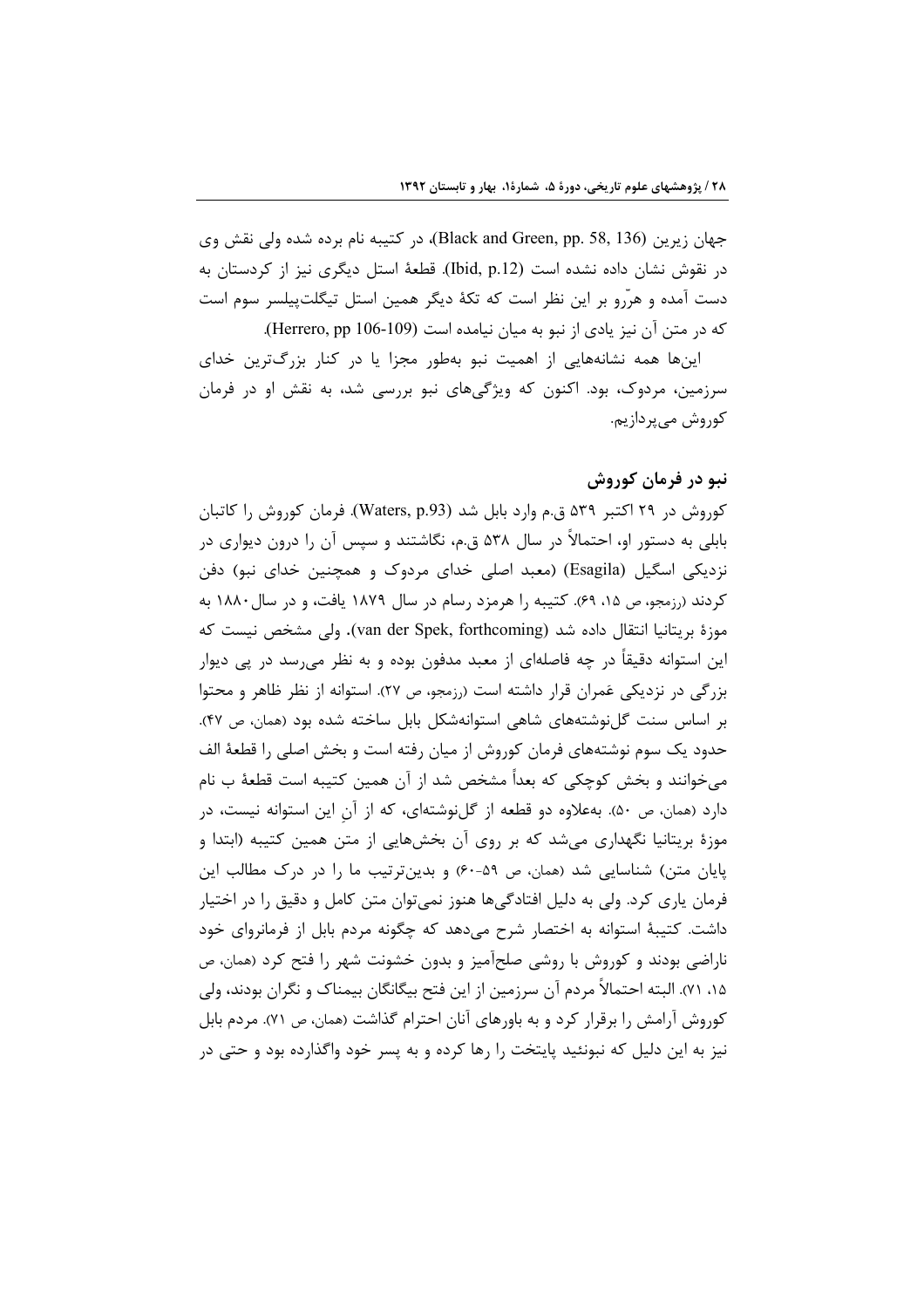مراسم سال نو که از آن مردوک، خدای بزرگ بابل، بود و برای مردم بسیار محترم و مهم بود شرکت نمی کرد (همان، ص ۵۳) و از طرفی تلاش می کرد سین را بهجای مردوک خدای بزرگ گرداند از حکومت او ناراضی بودند و در برابر قوم فاتح مقاومتی نشان ندادند. از نشانههای ارادت خانوادگی نبونئید به خدای سین میتوان به استلی اشاره کرد که از او بر جای مانده و نماد خدایانی همچون شمش، خدای خورشید، و ایشتر، الههٔ عشق و جنگ، بر آن تصویر شده، ولی نماد هلال سین از همه بزرگتر و به چهرهٔ شاه نزديکتر است (همان، ص ۵۶).

کوروش بر این کتیبه خود را معرفی میکند و نسب خود را چنین میگوید: «منم کوروش، شاه جهان، شاه بزرگ، شاه نیرومند، شاه بابل، شاه سومر و اکد، شاه چهارگوشهٔ جهان،» (سطر ۲۰) «پسر کمبوجیه، شاه بزرگ، شاه شهر انشان، پسر پسر کوروش، شاه بزرگ، شا[ه شهر] انشان، از نسل چیشییش، شاه بزرگ، شاه شهر انشان،» (سطر ۲۱)، سیس بلافاصله مشروعیت شاهی خود را بر سرزمینهای بین|لنهرینی مرهون خدای مردوک و نبو میداند: «دودمان جاودانهٔ یادشاهی که (خدایان) بل (یا مردوک) و نبو فروانرواییش را دوست دارند (و) پادشاهی او را با دلی شاد یاد میکنند. آنگاه که با آشتی به در[ون] بابل آمدم،» (سطر ٢٢). «جایگاه سروری (خود) را با جشن و شادمانی در کاخ یادشاهی بریا کردم. مردوک، سرور بزرگ، قلب گشادهٔ کسی که بابل را دوست دارد، [همچون سرنو]شتم به من [بخشید] (و) من هر روز ترسنده در یی نیایش او بودم» (سطر۲۳) (رزمجو، ص۶۵) و بدینتر تیب او از مهمترین و محبوبترین خدای آن سرزمین و نبو مشروعیت شاهی را بر آن سرزمین می یابد و شادی این دو خدای مهم بابلزمین را به هنگام فتح سرزمین اعلام می کند که به کوروش نیز شادی میدهند. از همه مهمتر اینکه همانطور که گفتیم نبو این قدرت را دارد که شاهی و قدرت را به کسی ارزانی کند که به او ارادت دارد. همچنین کوروش میخواهد این پدر و پسر، مردوک و نبو، را همچون خود و کمبوجیه تصور کند و در جایی از کتیبه که از پسرش کمبوجه یاد می کند تا او را بهنوعی پس از خود حاکم آن سرزمین بنامد میگوید: «... باشد تا خدایانی که به درون نیایشگاههایشان بازگرداندم» (سطر ۳۴) «هرروز در برابر بل (یا مردوک) و نبو، روزگاری دراز (یا عمر طولانی) برایم خواستار شوند (و) کارهای نیکم را یادآور شوند و به مردوک، سرورم چنین بگویند که کوروش، شاهی که از تو میترسد و کمبوجیه پسرش،» (سطر ۳۵) «... بگذار آنان سهمیهرسان نیایشگاههایمان باشند، تا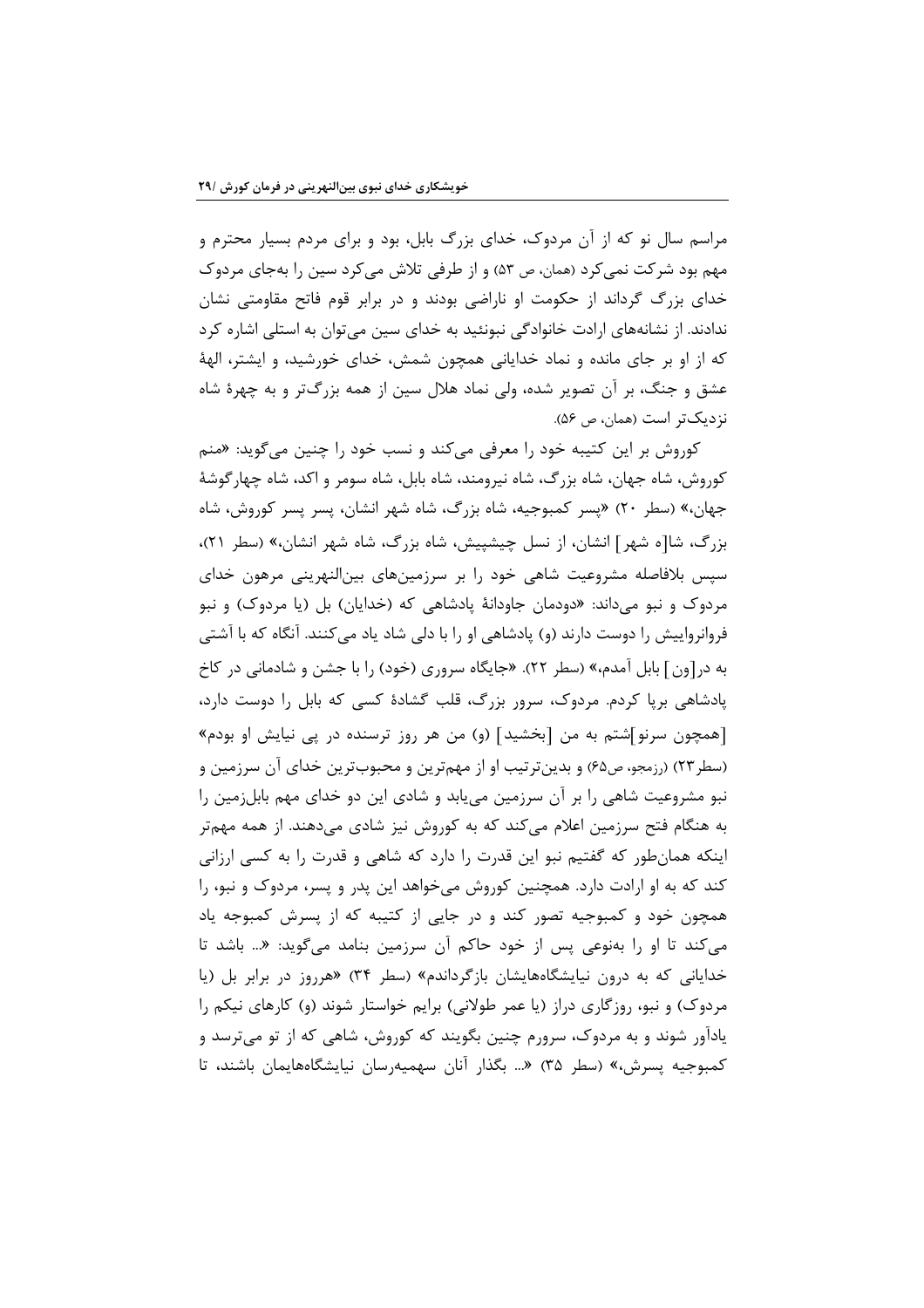روزگاران دراز (؟) … و باشد كه مردمان بابل [شاهي] [او را] بستايند…» (سطر ٣۶) (همان، ص ۶۶).

#### تحليل

همان گونه که ملاحظه کردیم، نبو، خدای خط و کتابت، سرنوشت، کاتبان، خرد و شادی، وزیر یا فرزند مردوک بود و مقام دوم را داشت و حتی با عنوان جانشین شاه نامیده میشد. هخامنشیان نیز به زنجیرهٔ حکومتی حاصل از پدر و فرزندی شاهان توجه فراوان می کردند و در کتیبههای خود همیشه به این امر اشاره و همین سنت کهن ذکر نام پدر و فرزند را حفظ کردهاند. کوروش نیز در این کتیبه ولیعهد و فرزند خود را معرفی می کند و همان گونه که مردوک در مقام بزرگترین خدای بابل فرزندی دارد، که طبق شواهد در بسیاری موارد از او همراه مردوک نام برده و در این کتیبه نیز از او یاد شده، کوروش نیز از فرزند خود یاد می کند تا شاید اهمیت خود را همچون مردوک و اهمیت فرزند و جانشینش را همچون خدای نبو بالا ببرد. در نوشتههای این فرمان، از کوروش و کمبوجیه همچون خادمان خدایان و دوستدار آنان ذکر و تأکید شده که این خدایان با شاهی آنها مخالفت نداشته بلکه آن را حمایت نیز کردهاند و درواقع علاقهٔ میان این خدایان و این دو نفر دوطرفه است و همان گونه که در شواهد آشوری نیز ملاحظه شد حمایت خدایان از شاهان و جانشین آنان سنتی کهن بوده و هخامنشیان نيز آن ,ا حفظ كردهاند.

همان گونه که گفتیم، مردم این منطقه دیگر تمایل به پرستش سین نداشتند، چون ستمهای نبونئید تحت فرمان سین آنها را به تنگ آورده بود، پس انتخاب مردوک و نبو انتخابی هوشمندانه برای کوروش بهشمار میرفت و باعث شد مردم بابل کوروش را راحتتر و سریعتر بپذیرند و از این که او به جای نبوئید شاه شود استقبال کنند.

کسب قدرت کوروش و فرزندش از بزرگترین خدای بابل بهنوعی مشروعیت پادشاهی آن دو را تضمین میکرد. پیش از او نیز پادشاهان همین کار را میکردند تا مردم حضور آنان را در جایگاه یادشاهی، به دلیل پاری خدایان بزرگ و محبوب، بیذیرند و دست به شورش و نافرمانی نزنند. کوروش به این مشروعیت نیاز فراوان داشت چون بابل نسبتاً دور از دسترس پارسیان بود و کوروش باید از فرمانبرداری و رضایت مردم بابل از حکومتش مطمئن میشد. پس مردوک و نبو یاوری مطمئن برای کوروش و حتی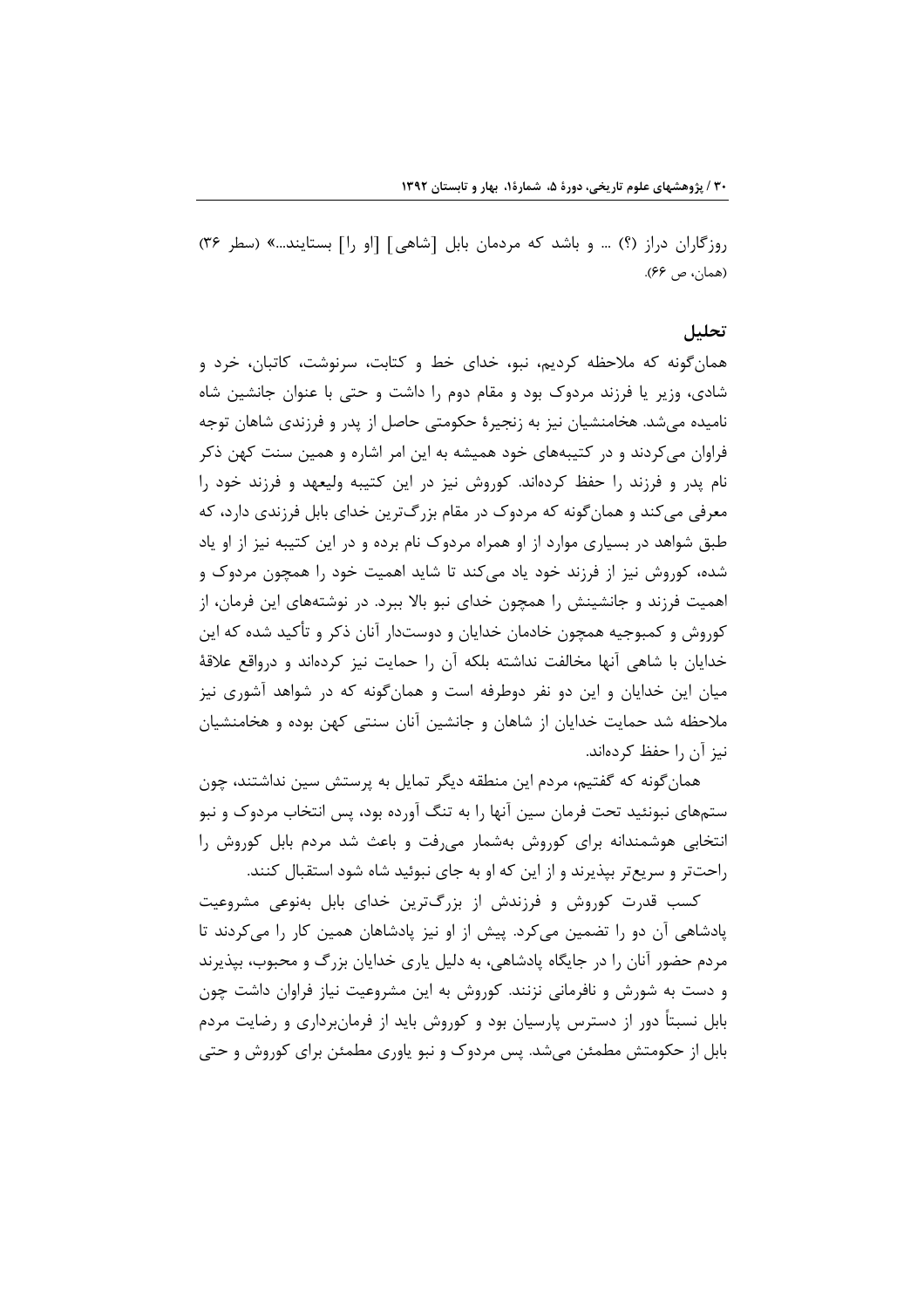نسلهای بعد از او بودند و میتوانستند تخت پادشاهی بابل را حتی در نسلهای آینده برای هخامنشیان محفوظ بدارند. در این میان نبو را احتمالاً میتوان حامی فرزند کوروش نیز دانست چون نبو نماد نایبالسلطنه بودن مردوک است، همانگونه که كمبوجيه جانشين كوروش است.

نبو بر خرد نیز توکل داشت و سرنوشت را رقم می;د و به این دلیل حامی مناسبی برای کوروش و کمبوجیه بود، زیرا علاوه بر اینکه هخامنشیان بسیار به خرد اهمیت میدادند و در ذکر نام اهورامزدا در کتیبههای بعدی از کوروش برجایمانده از آنان نیز مشاهده می شود کوروش و کمبوجیه هم نیاز به خدایی داشتند که سرنوشت و اقبال نیکی برای آن دو فراهم سازد و بدینترتیب مردم مجاب شوند که این دو پادشاه از خرد و سرنوشت نیک برخوردارند و برای آنان نیز نیکی به همراه خواهند آورد. همچنین طبق کتیبههای داریوش شادی نزد هخامنشیان سیند بود و جایگاه والایی داشت؛ از جمله اینکه اهورامزدا آفرینندهٔ شادی برای مردم است (Kent, p. 147, DE)، پس نبو که، طبق آنچه برشمردیم شادی میآورد و عمر طولانی میبخشید تضمینی برای شادی و سلامت خاندان پادشاهی جدید میتوانست باشد. اگرچه شواهد کمتری از توکل نبو بر شادی در برخی کتیبهها موجود است.

البته از آنروی که نبو خدای کتابت بود این احتمال نیز مطرح میشود که کاتبان بابلی نبو را برای استمداد در کتیبهٔ فرمان کوروش انتخاب کرده باشند نه خود کوروش؛ ولي نگارنده اين احتمال را ضعيف مي‹داند، چون قطعاً خود كوروش از نحوهٔ نگارش و موضوع دقیق چنین کتیبهای که به لحاظ سیاسی حائز اهمیت بوده اطلاع داشته و خود فرمان نگارش آن را صادر کرده است.

بهدلیل اسیبدیدگی و افتادگی در متن نمیتوان گفت از خدایان دیگر نیز استمداد شده است یا نه، ولی نگارنده بر این گمان است که کوروش احتمالاً به دلایل زیر از دیگر خدایان مهم بینالنهرین در این کتیبه استفاده نکرده است: شمش، خدای خورشید و بهنوعی خدای جنگ است، ولی کوروش بابل را با جنگ فتح نکرده که خدای جنگ به او پاری رسانده باشد. سین خدای ماه است و همچنان که آورده شد نبونئید قصد داشت به دلیل ارادت خود به سین او را خدای برتر بابل سازد و در این راه موفق نبود پس ذکر نام او در کتیبهٔ کوروش برای همگان یادآور خاطرات ملالآور شاه پیشین می بود و موجبات خشم آنان را فراهم می آورد. ان، خدای آسمان و آفرینش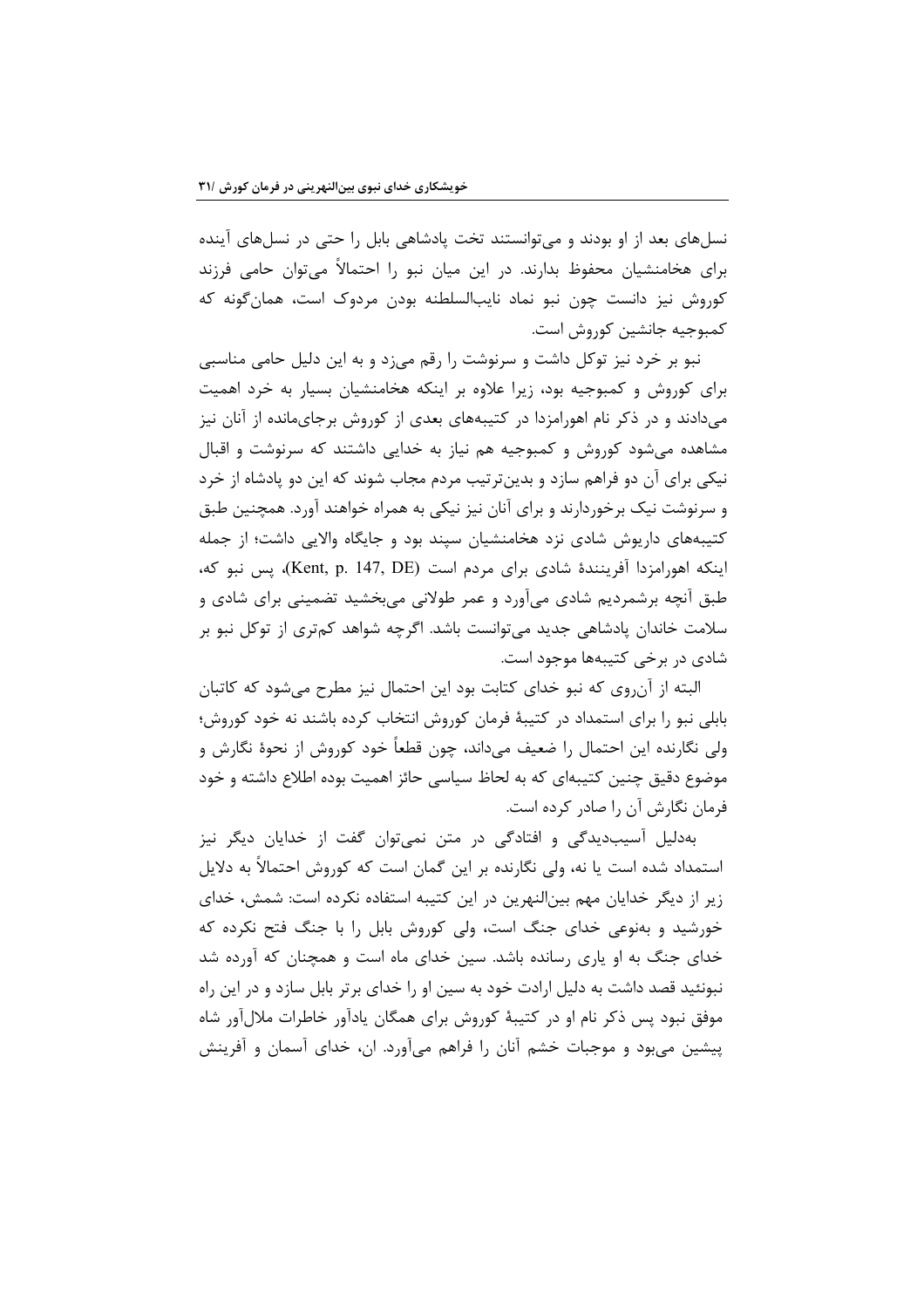است و ادد نیز خدای طوفان است (Bienkowski and Millard, p. 1) و در این کتیبه لزومی به ذکر نام آنان و حضورشان نیست. از طرفی خدایان یادشده همگی مظاهر قدرتهای طبیعی هستند و نیازی نیست که کوروش از اینها در آستانهٔ پیروزی خود یاد کند. ایشتر، الههٔ جنگ و عشق و نرگال، خدای جهان زیرین، جنگ و بیماری است و مجدداً نیازی به ذکر نامشان در استوانهای که نماد صلح و نبود خشونت است وجود ندارد، حتی از خدای انلیل نیز که خدای برتر و شاهگونه است (Black and Green, pp.) 76, 135) ياد نشده است.

نگاهی به خویشکاریهای اصلی نبو ذهن را متوجه مطلبی می کند که به نظر میرسد نیاز به پژوهشهای بیشتر دارد؛ احتمالاً چون نبو با کشاورزی نیز ارتباط داشته درواقع پرستش او در میان شاهان آغاز شده و در میان مردمی راه یافته که محصول برایشان اهمیت ویژهای دارد و بدینترتیب کوروش دل مردم را بهدست آورده و با شاه پیشین آنها تفاوت یافته است. البته باید خاطرنشان کرد که در جوامع باستانی، بهدلیل اهمیت موضوع برکت و محصول، همواره خدایی قدرتمند و بزرگ بر این امر توکل داشته، ولی چون برخی خویشکاریها را چندین خدا برعهده داشتند چهبسا در این مورد نیز بررسی،های آتی نشان می،دهد که نبو یکی از این چند خدا بوده است. نگارنده با توجه به خویشکاری این خدا که با هیچیک از خدایان دیگر همدورماش شبیه نیست مورد اخیر را صرفاً به شکل احتمال نیازمند بررسی مطرح میکند. ولی آنچه بهعنوان دلایل نگارنده آورده شد نشان میدهد که نبو در فرمان کوروش به دلایل بسیار در کنار مردوک آورده شده و مقام و جایگاهی مهم در این کتیبه دارد و حتی می توان گفت نبو در جایگاه پس از مردوک قرار گرفته و احتمالاً در بخشهای افتاده نیز نامی جز او در كنار نام مردوك نبوده است.

## نتىحە

همان گونه که با ذکر شواهد بسیار آوردیم، آوردن نام نبو، خدای خط و کتابت و خرد و سرنوشت و شادی، در کنار خدای مردوک، تضمینی برای دوام یادشاهی و قدرت بود و همچنین نمادی از ارادت و نزدیکی و اهمیت فرد زیردست (مانند کمبوجیه یا نبوبعل شوماته) به پادشاه بهشمار میرفت. بهنوعی میتوان گفت که خویشکاری نبو قدرت بخشیدن به شاهان بین|لنهرین و بعدها کوروش برای حکمرانی به کمک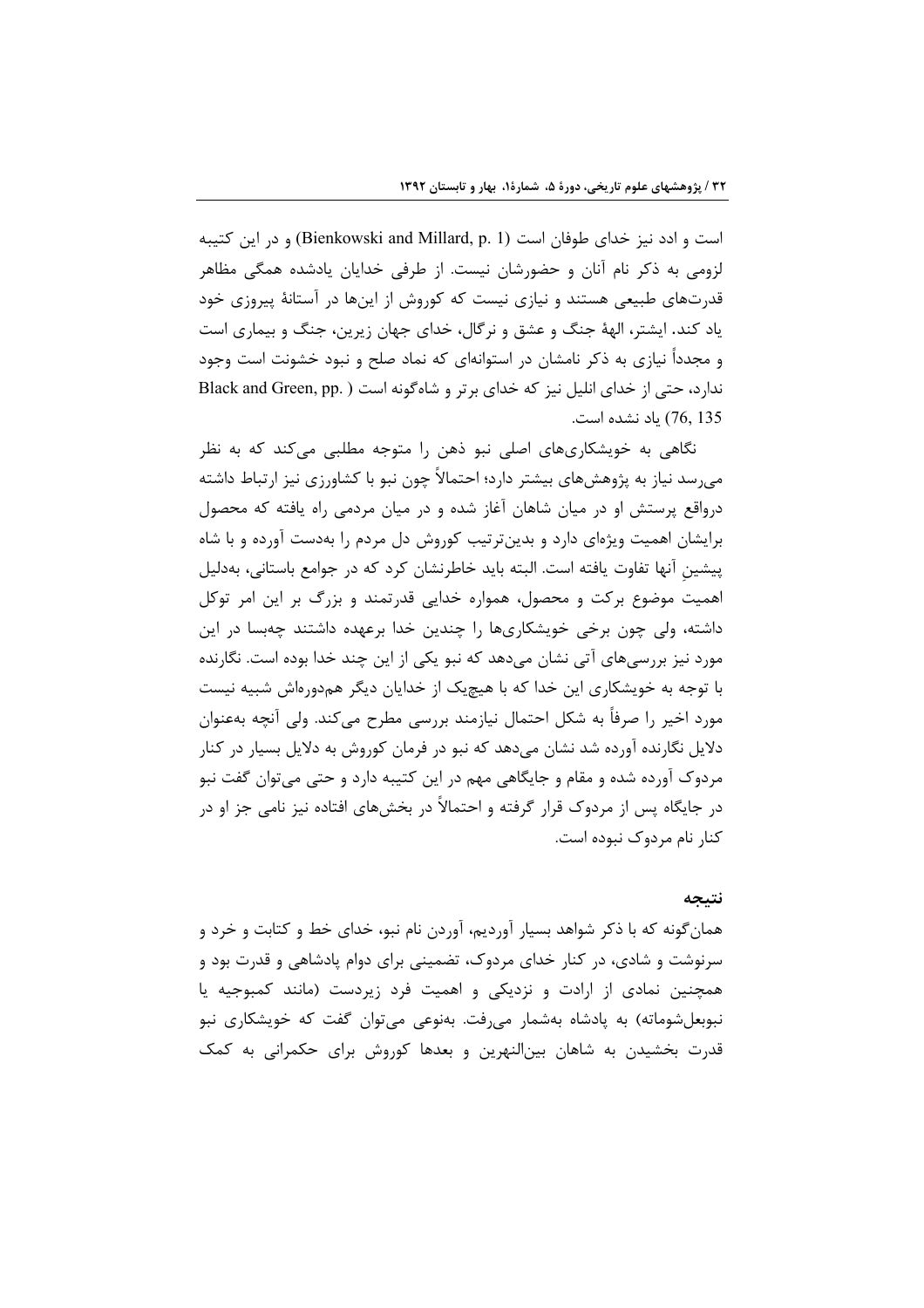زیردستانش بر منطقهای دور از مرزهای اصلی شاهی و نابودی دشمن بود. کوروش نیاز داشت که در منطقهٔ تازهفتحشده حکومتی پیروزمندانه و به دور از شورش و درگیری برقرار كند.

بنابراین نتیجه میگیریم که کوروش به این دلایل از نام نبو در کنار نام مردوک در این کتیبه استفاده کرده است و نقش نبو در این کتیبه این موارد می تواند باشد: ۱ـ اهمیتبخشیدن به مردوک و پسرش نبو بهجای خدای سین نبونئید برای ایجاد صلح و آرامش در محل تازهفتحشده و کسب رضایت بابلیان و برگرداندن باورهای آنان به همان حالت کهن؛ ۲ـ مشروعیتبخشیدن به کوروش و جانشینش در یادشاهی بر آن سرزمین از طریق مشابهت با این دو خدای پدر و پسر؛ ۳ـ یادآوری نام فرزند شاه که پس از نام شاه آمده با درنظرگرفتن این مطلب که نبو در اینجا فرزند مردوک است و از چنین الگویی برای آوردن نام فرزند شاه پس از نام خود شاه استفاده شده است؛ ۴ـ تضمین دستیابی به عمر طولانی و بهویژه شاد بهدلیل همکاری این دو خدای پدر و پسر؛ ۵ـ مردوک درک عمیق میبخشید و نبو نیز خدای خرد و کوروش در تاریخ مشهور به خردورزی و صفات نیک است، پس باید از نام مردوک و نبو همزمان به نشانهٔ خرد استفاده می کرد؛ ۶ ـ این دو خدای پدر و پسر شاه خدایان هستند و بر آنان حکومت میکنند، همانگونه که باید کوروش و فرزندش بر مردم حکومت کنند و بدینترتیب عمل مشروعیتبخشی بر پادشاهی کوروش در بابل صورت میگیرد و این پادشاهی توجیه می شود. پس مردوک و نبو خدای قدرتبخش به شاه و یادشاهی هستند و سخنی از جنگ و پیروزی آنها در میان نیست؛ ۷ـ شاید نام نبو، خدای کتابت، را کاتبان بین|لنهرینی در این کتیبه گنجاندهاند نه خود کوروش؛ البته این موضوع کمی دور از ذهن است و نیاز به تأمل بیشتر دارد.

بنابراین احتمال بسیار وجود دارد که کوروش بزرگ آگاهانه و با خرد نام نبو را در کنار مردوک برای آمدن در چنین کتیبهای انتخاب کرده و او را بهترین گزینه در همراهی با بزرگترین خدا دانسته و حتی او را درجایگاه پس از مردوک آورده تا ضمن مشروعیتبخشی به خود و جانشینش بابلیان را نیز قانع کند و تا جایی که ممکن است از نافرمانی آنها پیشگیری کند و این نیز نشان و شاهدی دیگر از تدبیرهای پادشاهی کوروش مے تواند باشد.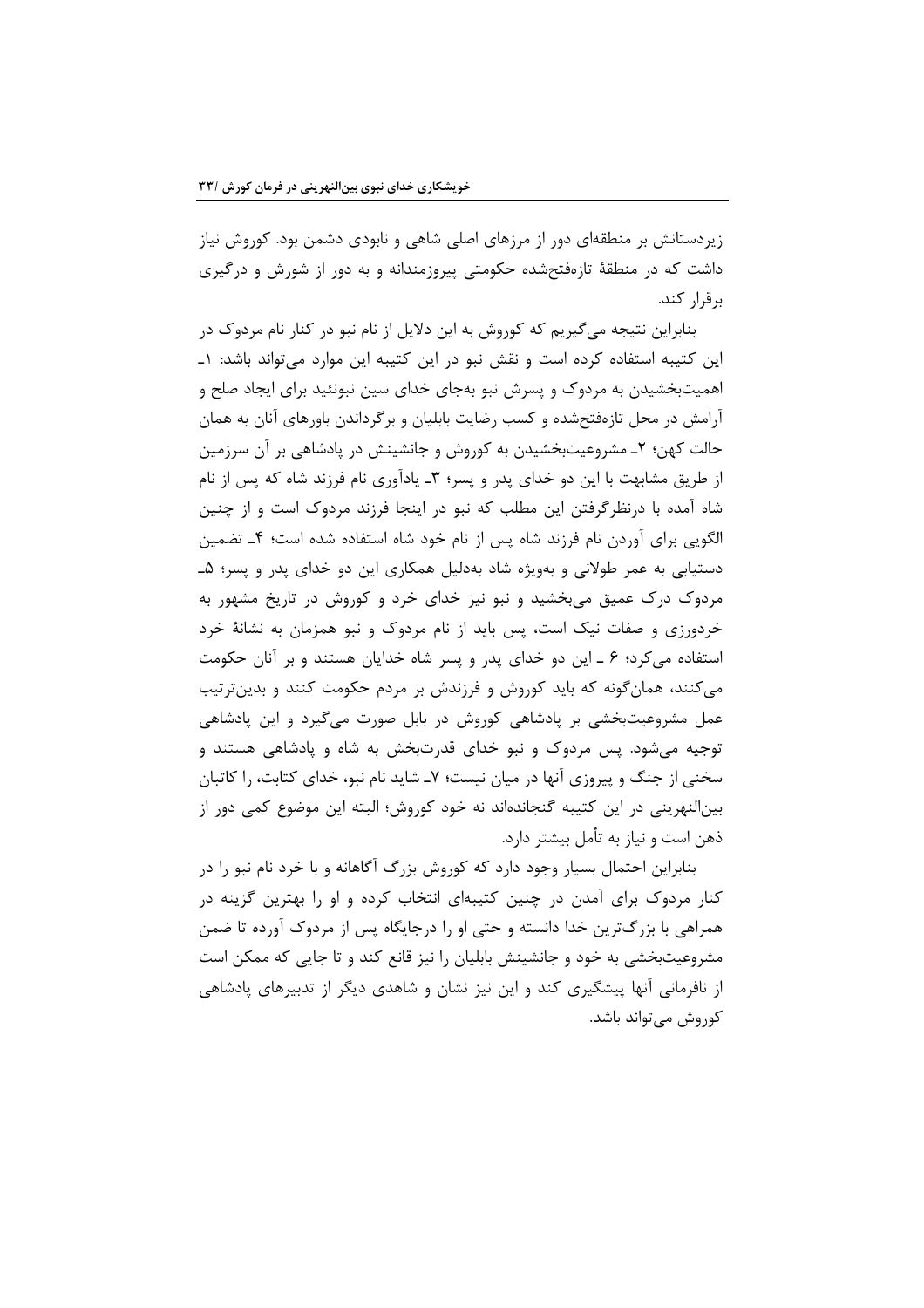منابع

Bienkowski, P.; Millard, A., 2000, Dictionary of the ancient Near East, University of Pennsylvania Press, Philadelphia.

Black, J.; Green, A., 1992, Gods, Demons and Symbols of Ancient *Mesopotamia*, British Museum Press, London.

Brinkman, J.A.; Civil, M.; Gelb, I.J.; Oppenheim, A.L.; Reiner, E.; eds., 2008, The Assyrian dictionary of The Oriental Institute of the University of Chicago, vol. 11, part 1, The Oriental Institute of the University of Chicago, Chicago.

Dandamav, M., 1975, "La politique religieuse des Achemenides", Acta *Iranica 4*, Leiden, pp. 194-200.

George, A.R., 1987, "A Neo-Assyrian literary text", SAAB, I, pp. 31-41.

Grayson, A.K.; Levine, L.D., 1975, "The Assyrian relief from Shikaft-I Gulgul", Iranica Antiqua, 11, pp. 29-37.

Herrero, P., 1973, "Un fragment de stele Neo-Assirienne prevenant d'Iran" Délégation Archéologique Francaise en Iran (DAFI), 3, Association Paleorient, France.

Hooke, S.H., 1962, Babilonian and Assyrian religion, Basil Blackwell, Oxford.

Kent, R.G., 1953, *Old Persian*. American Oriental Society, New Haven.

Levin, L.D., 1972, "Two Neo-Assyrian stelae from Iran", Royal Ontario Museum, Art and Archaeology (Occasional paper), 23, Thorn.

Luckenbill, D.D., 1926, Ancient records of Assyria and Babylonia, vol. 1, The University of Chicago Press, Chicago.

Luckenbill, D.D., 1927, Ancient records of Assyria and Babylonia, vol. 2, The University of Chicago Press, Chicago.

Mattila, B., 1987, "The political status of Elam after 653 B.C. according to ABL 839", SAAB, I, pp.27-31.